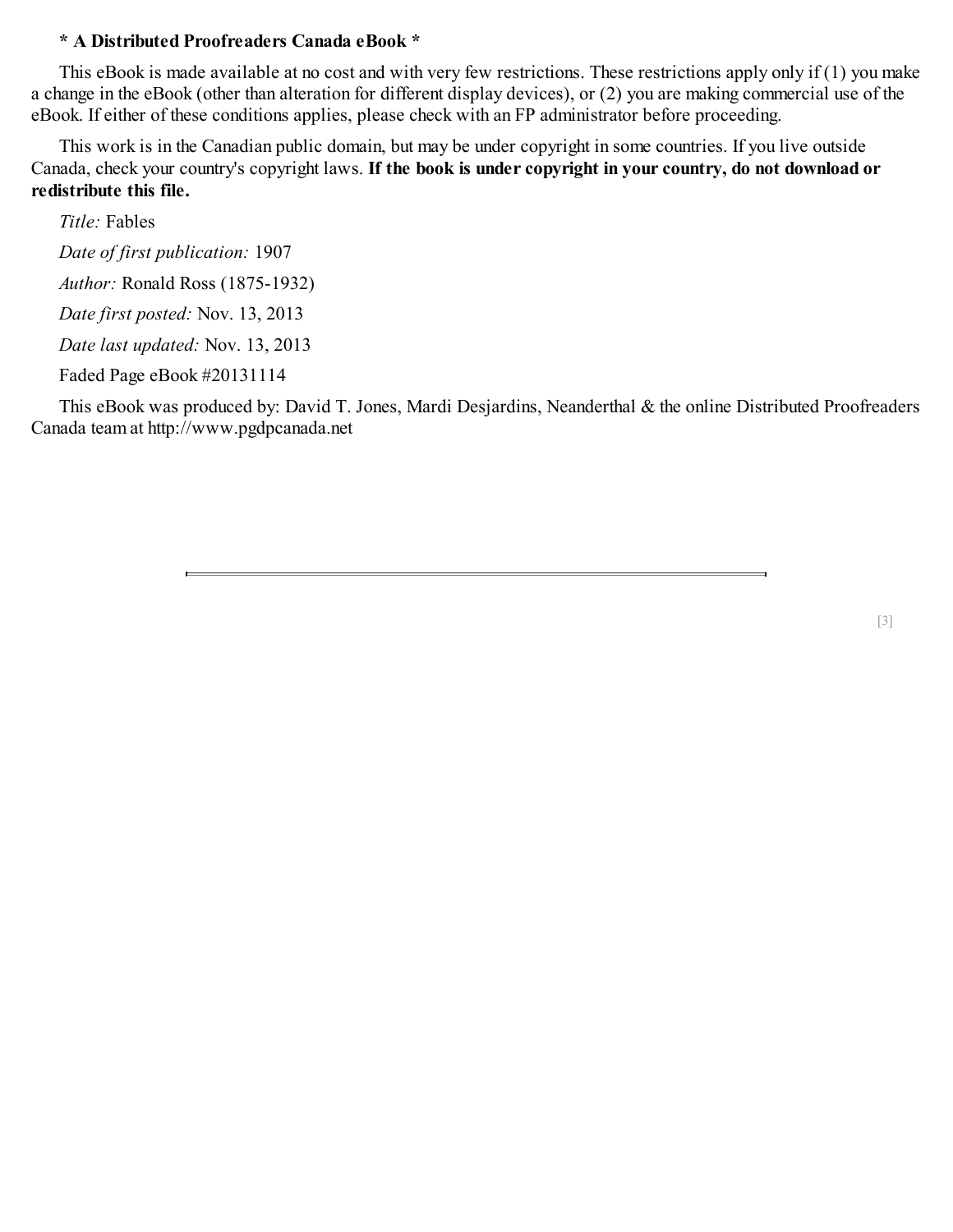# *FABLES*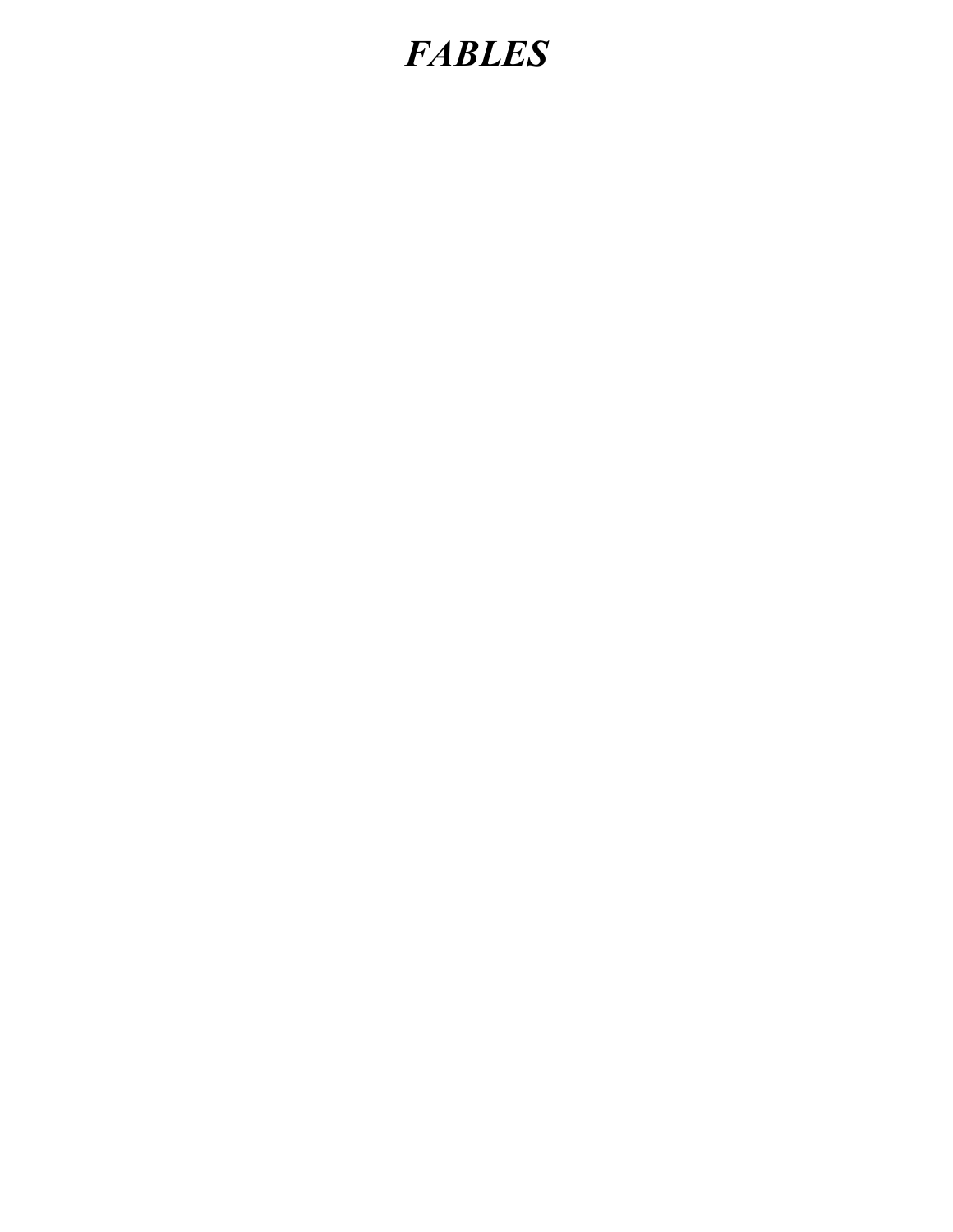### *BY RONALD ROSS*

#### *OF WHICH COPIES TO THE NUMBER OF TWO HUNDRED AND FIFTY ARE NOW PRIVATELY PRINTED AT THE UNIVERSITY PRESS OF LIVERPOOL, ANNO DOMINI MCMVII, AND ARE TO BE HAD OF THE AUTHOR AT THE UNIVERSITY AND OF HENRY YOUNG AND SONS OF SOUTH CASTLE STREET, LIVERPOOL, FOR TWO SHILLINGS AND SIX PENCE.*

*Entered at Stationers' Hall*

*For my Children*

*These Fables were written in India between the years 1880 and 1890*

. . . . . . . .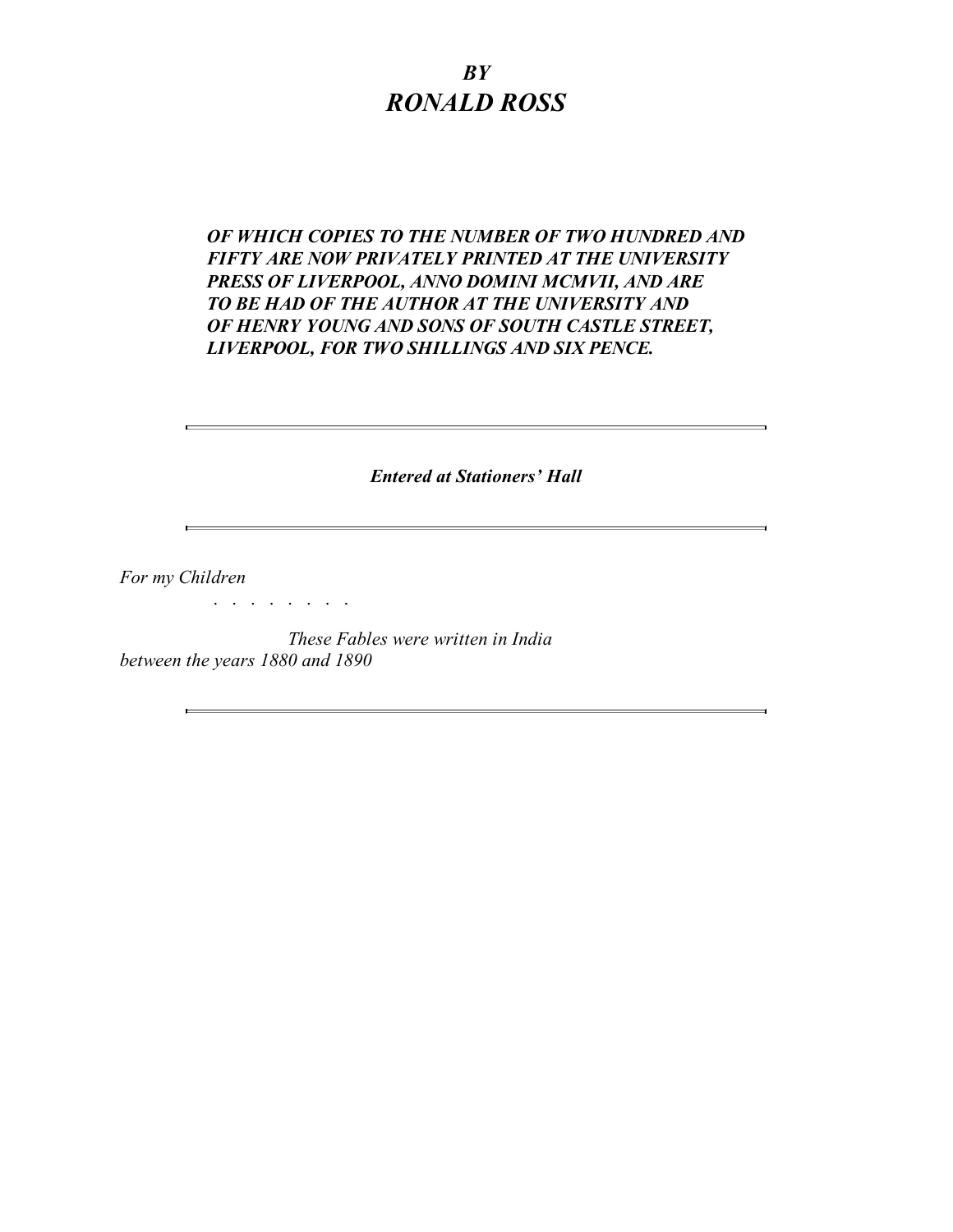*AN [EXPOSTULATION](#page-4-0) WITH TRUTH*

*ARIEL AND THE [HIPPOPOTAMUS](#page-5-0)*

*THE FROG, THE FAIRY, AND THE [MOON](#page-7-0)*

*THE TROLL AND THE [MOUNTAIN](#page-9-0)*

*THE [TOAD](#page-10-0) AND THE FAYS*

*THE [PARSON](#page-11-0) AND THE ANGEL*

*PUCK AND THE [CROCODILE](#page-12-0)*

*THE [VIRTUOUS](#page-13-0) GOAT*

*THE [TRUTH](#page-14-0) OF TRUTH*

*THE MAN, THE [LION,](#page-15-0) AND THE FLY*

*[ORPHEUS](#page-17-0) AND THE BUSY ONES*

*THE POET AND THE [PENMAN](#page-19-0)*

*THE [PITEOUS](#page-22-0) EWE*

*THE [CONTEST](#page-26-0) OF BIRDS*

*[ALASTOR](#page-29-0)*

*[OCEAN](#page-31-0) AND THE ROCK*

*[DEATH](#page-32-0) AND LOVE*

*[CALYPSO](#page-33-0) TO ULYSSES*

*THE [STAR](#page-34-0) AND THE SUN*

*THE POET'S [RETIREMENT](#page-35-0)*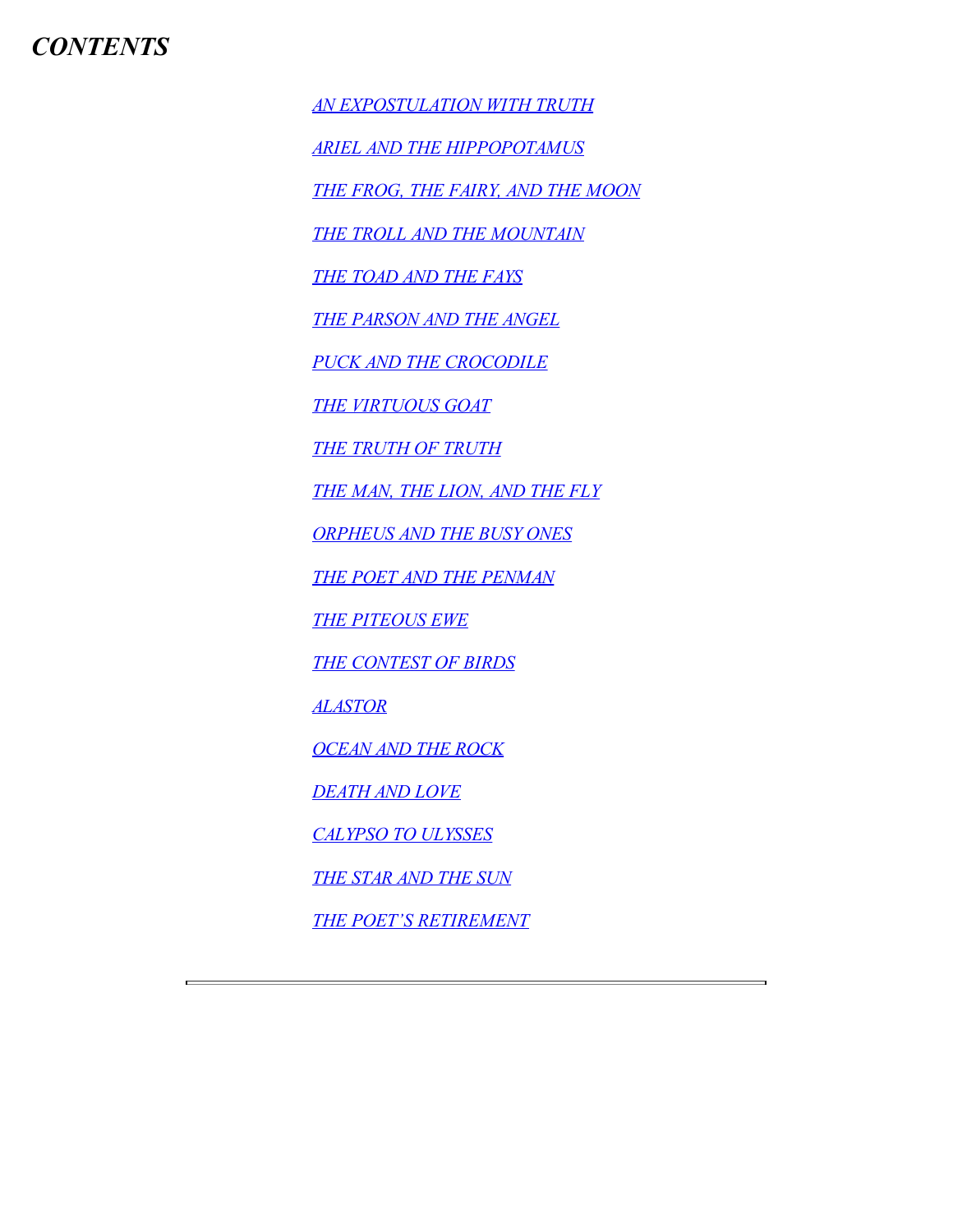# <span id="page-4-0"></span>*An Expostulation with Truth*

#### *Uttered by the Well Meaning Poet*

Altho' you live aloft so far, Transcendent Goddess, in your star, Pray, try to see us as we are.

Consider—and be more forgiving— Life is not reasoning but believing, And we must work to get our living.

Expound with logic most exact And rightly marshal every fact— D'you think we thank you for your act?

D'you think we've nothing else to do But to distinguish false from true?— We're lawyers, doctors, parsons too.

But for our little fond delusions We'd never come to our conclusions, And then—just think of the confusions!

You pain us when you contradict. Your presence would the less afflict If you were not so very strict.

Dear Lady, take this sober view, It matters little what is true— The world is not the place for you.

I rede you therefore, go away; Or, if you really mean to stay, Let's hear your views another day.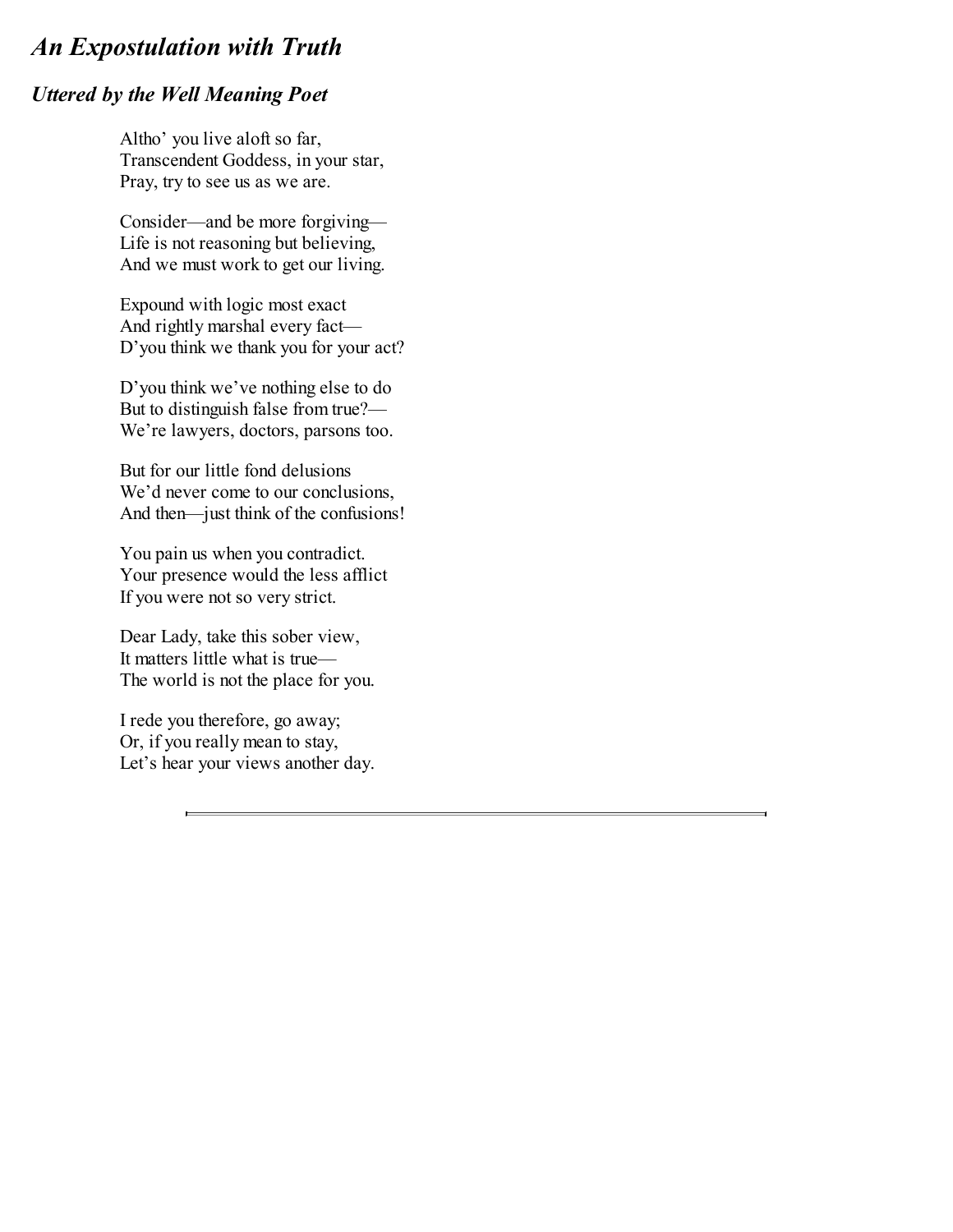# <span id="page-5-0"></span>*Ariel and the Hippopotamus*

#### *Dedicated to Rural Magnates*

Fine Ariel, serf to Prospero, Sped on the Great Meridian For jetty pearls from Andaman To make a chaplet to declare The beauty of Miranda's hair, When at the desert African, Out of his master's ken, and slow, Lag'd on his errand, loth to go: For sweltering Sol with leaden beam Made stagnant all the windy stream And suck'd from earth a stifling steam. There idling still, the lazy Sprite Beheld below, beneath his flight, The Lord of Rivers, blackly bright, Who, planted in a marshy bed, On mighty rushes munching fed And sigh'd for more the more he sped. 'Good day, my lord; I hope you're well,' Quoth then the jocund Ariel. 'Why, thank'ee, Sir, sound as a bell; Save I'd complain, did I but choose, My appetite's so poor I lose Half this fine fodder. What's the news?' 'Great Sir, the news I brought away Is not so good, I'm sad to say— Jove has the gout again to-day.' 'Why,' said the Hippopotamus, 'That ain't no call to make a fuss; I've had the same and am no wuss.' ''Tis said that Cytherea, queen Of beauty, weds to-day at e'en The sooty Vulcan hump'd and mean.' 'There,' said the Hippopotamus, 'That party I will not discuss. She might have me and do no wuss.' 'Apollo, lord of lay and lyre, Hath seated now his Heavenly Choir Upon Parnassus' starry spire.' 'Foh!' said the Hippopotamus, 'For that I do not care a cuss, And they may sing until they bus'!' 'Jove, sad for Io, hath aver'd No sound of laughter shall be heard One year in Heav'n, nor witty word.' 'Ah!' said the Hippopotamus, 'That there don't suit the likes of us. I vow I won't be muzzled thus.' 'Farewell, Sir,' quoth the lissom Sprite; 'Behoves me tear me from your sight. I must about the world ere night.'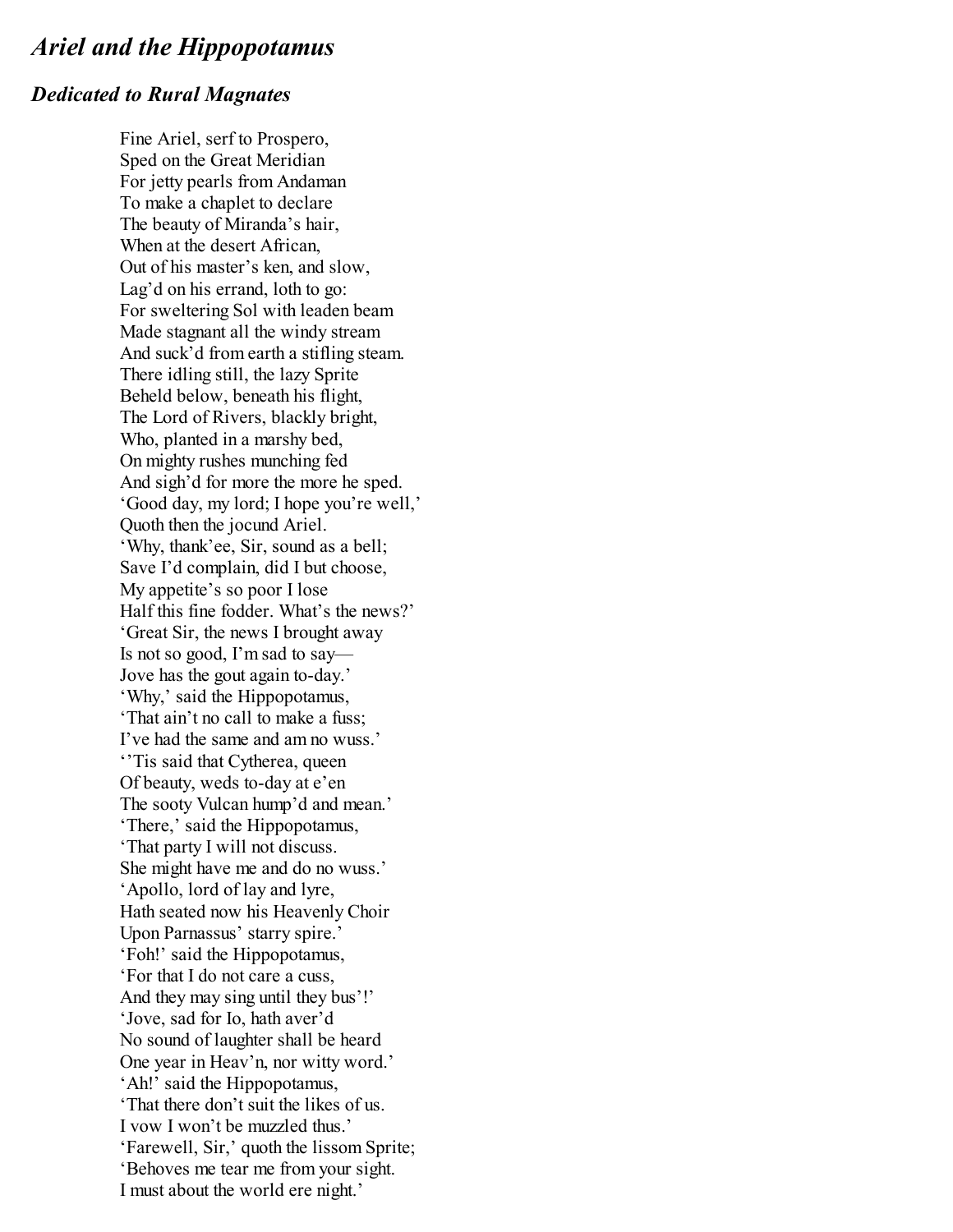'Farewell, young friend,' responded he; 'The work I have to do you see. But if you hear the Thund'rer sigh For counsel, Mars for an ally, Dian for love, I think that I— I pray you say a word for me.'

 $\blacksquare$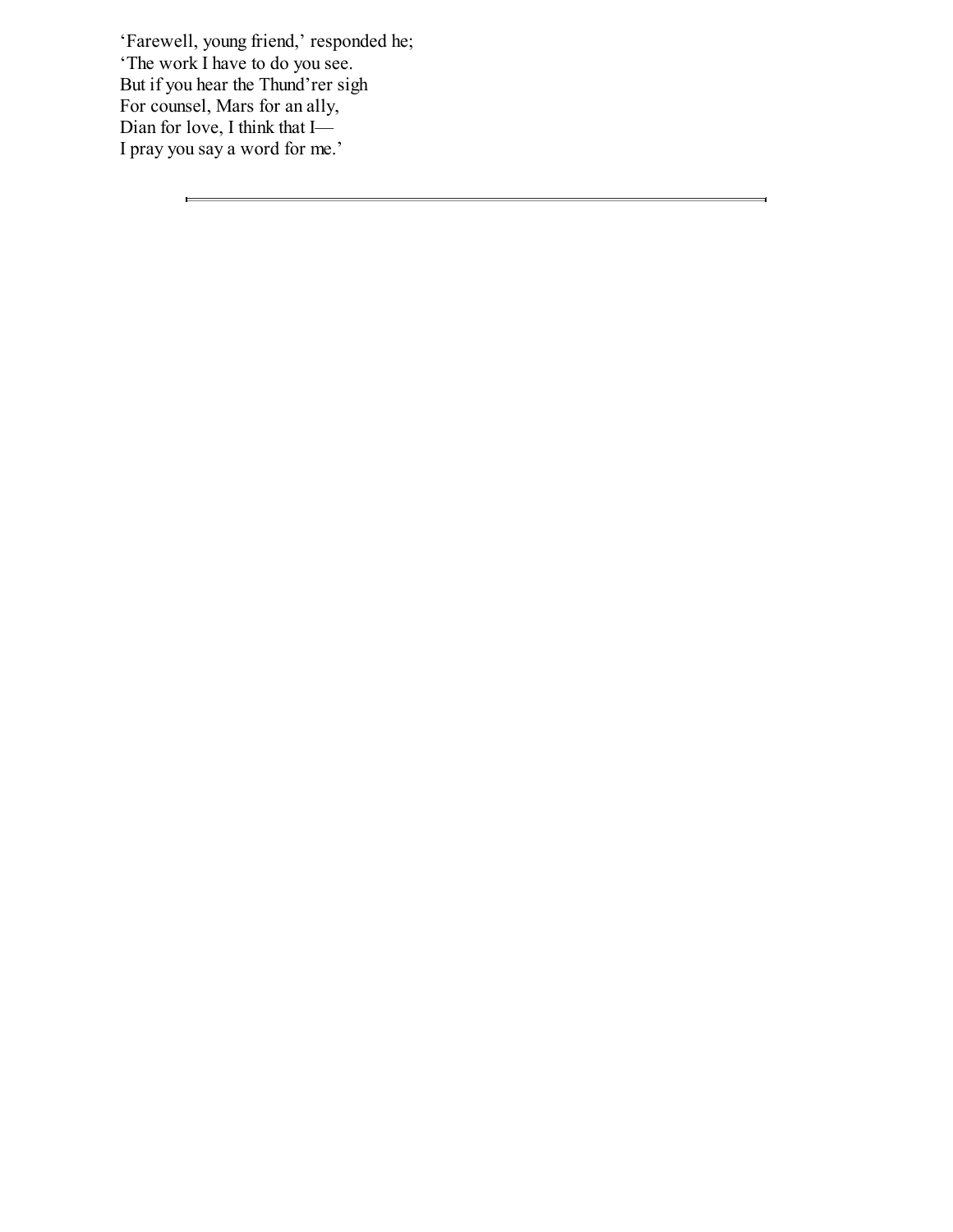### <span id="page-7-0"></span>*The Frog, the Fairy, and the Moon*

#### *Dedicated to Lovers*

The Frog that loved the Changing Star Was worship'd by a Fairy, Who made for him a waistcoat trim Of silk and satin, soft and airy, Button'd with eyes of fireflies In manner military. And more to move his languid love A crimson cap she made him, According to many, plumed with antennae Of moths that rob the flowers' honey; And with her kisses, lovers' money, For that she gave she paid him. She fed him too, till he was blue, With endearing terms on caddis worms; And caught for him the wriggling germs Of midges; and with tender pats She wiled and woo'd him while he chew'd 'em: Till he said, 'Bother! I love another. I love the Star I see afar, That changeth oft her fires so soft From blue to red and red to blue; And that is why I love not you. Therefore I pray you take away Your tedious arm, which does me harm Because it makes me feel too warm. But give to me my new guitar That I may sing to yonder Star.' With that he gaped and guggled so The Fairy into fits did go; And he bounded near and bounded far, Strumming the strings of his guitar, And tried to reach the Changing Star. And all the while with his splay feet Kept time unto the music meet. With hat and waistcoat on he sprang, And as he bounded still he sang. And this the Saga says is why The Frog he always jumps so high; For, though the Star is very far, To reach it he must ever try, Until it's time for him to die.

As for the foolish Fay, 'tis wist, She wept herself into a mist, Which wanders where the Clouds are strewn About the deathbed of the Moon, When with wan lips, in sudden swoon (Because her unkind lord, the Sun, Will ever from her loveless run). She cries amid her Starry Maids: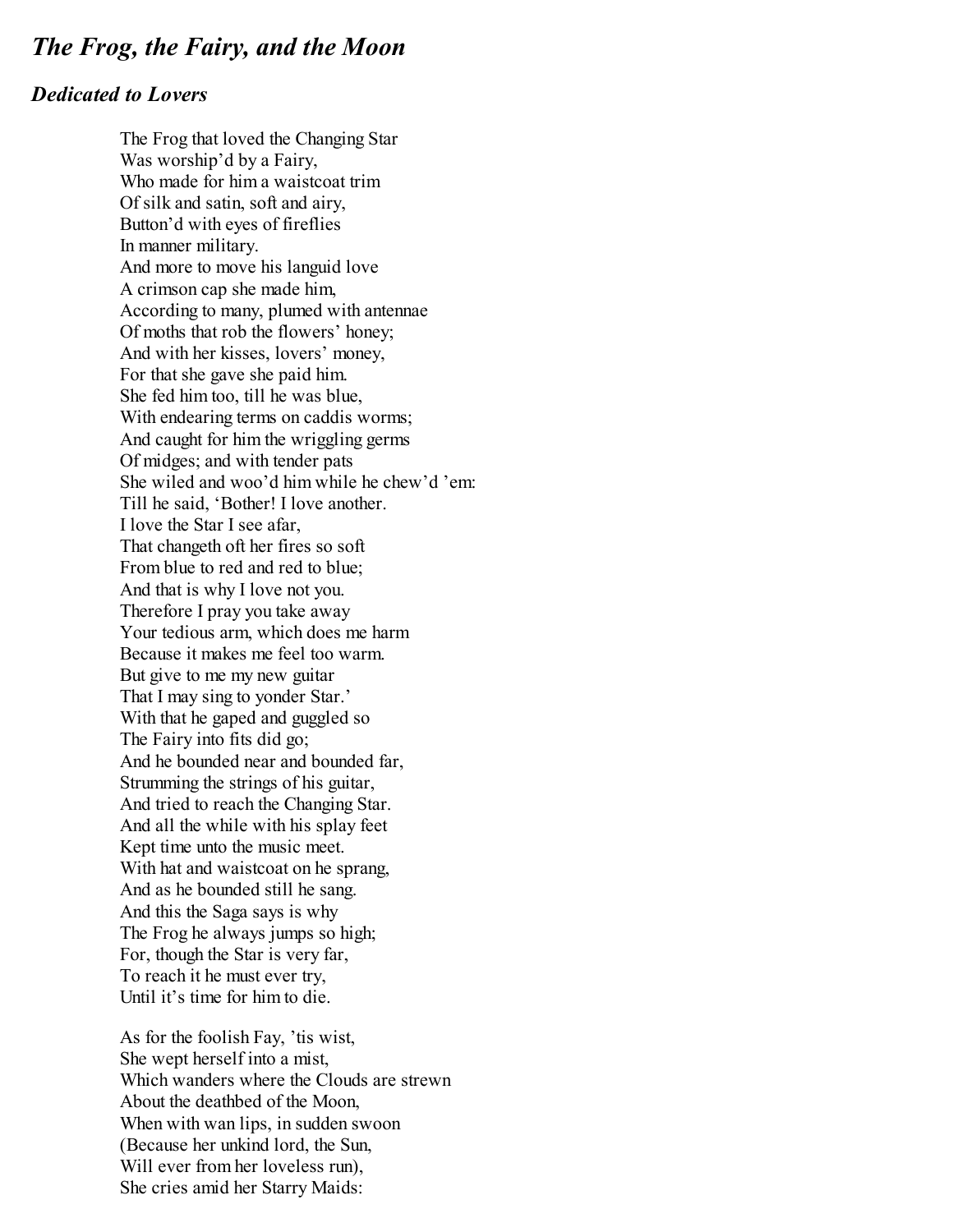'Ah me, alas, my beauty fades!'— And so sinks down into the Shades.

 $\blacksquare$ 

 $\qquad \qquad \blacksquare$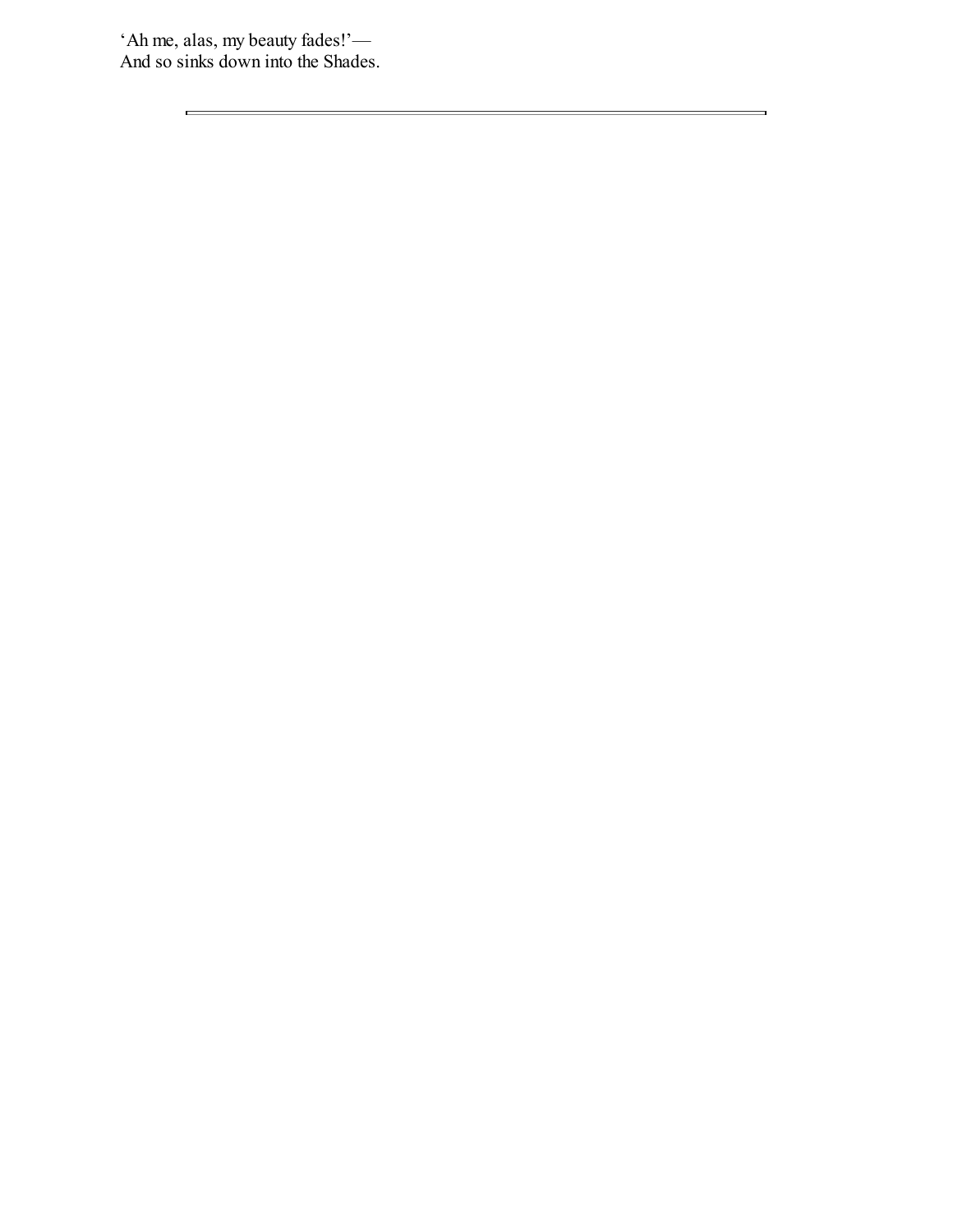# <span id="page-9-0"></span>*The Troll and the Mountain*

#### *Dedicated to the Great*

Said the Troll to the Mountain, 'Old fellow, how goes it?' The Mountain responded, 'My answer—suppose it.' Said the Troll, 'Dear old friend, you are grumpy to-day.' Said the Mountain, 'I think you had best run away.' The Troll said, 'You suffer, old boss, from the blues.' The Mountain retorted, 'I may if I choose.' 'Ah, that,' cried the Troll, 'is effect of the liver.' 'Take care,' quoth the Hill, 'or I'll give you the shiver.' 'By my cap and its feather,' the Spirit replies, 'You'll be getting too portly without exercise.' 'You pert little fly,' said the Rock in a rage, 'I will teach you to chaff at a hill of my age.' So he jump'd up to punish the impudent Fay, Who wisely retorted by running away; Until the old Mountain broke right down the middle, When back he came nimbly and played on the fiddle. My Advice to all Mountains that make such a stir, it's 'Don't get in a passion with pert little spirits.'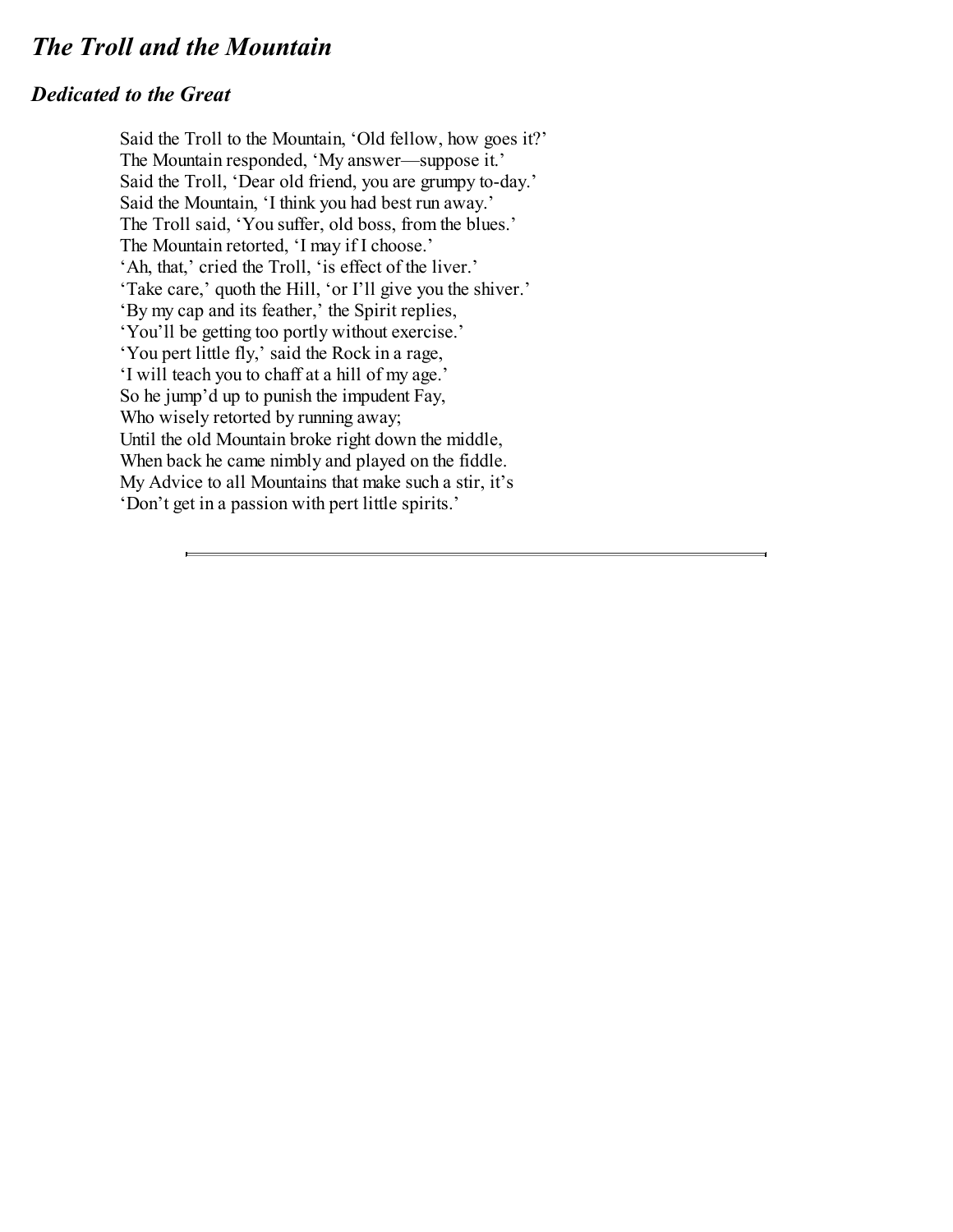# <span id="page-10-0"></span>*The Toad and the Fays*

### *Dedicated to Philosophers*

There sat a Toad upon a lawn Lost in a dream of fancy; His right foot in a Rose was set, His left upon a Violet, His paunch upon a Pansy. Some merry Elfins passing by At sight of him were sore affrighted, And would have fled; until he said, 'My little dears, if you knew why I look to heaven thus and sigh, I think that you would be delighted. The Stars rise up and fall, the Stars Do shine in pools and stilly places, The Lilies blink on sandy bars, The Midges move in flickering mazes; But I profoundly pore upon, And reason, think, and cogitate, And marvel, muse, and meditate, Why had the ancient Mastodon So few sad hairs upon his pate?'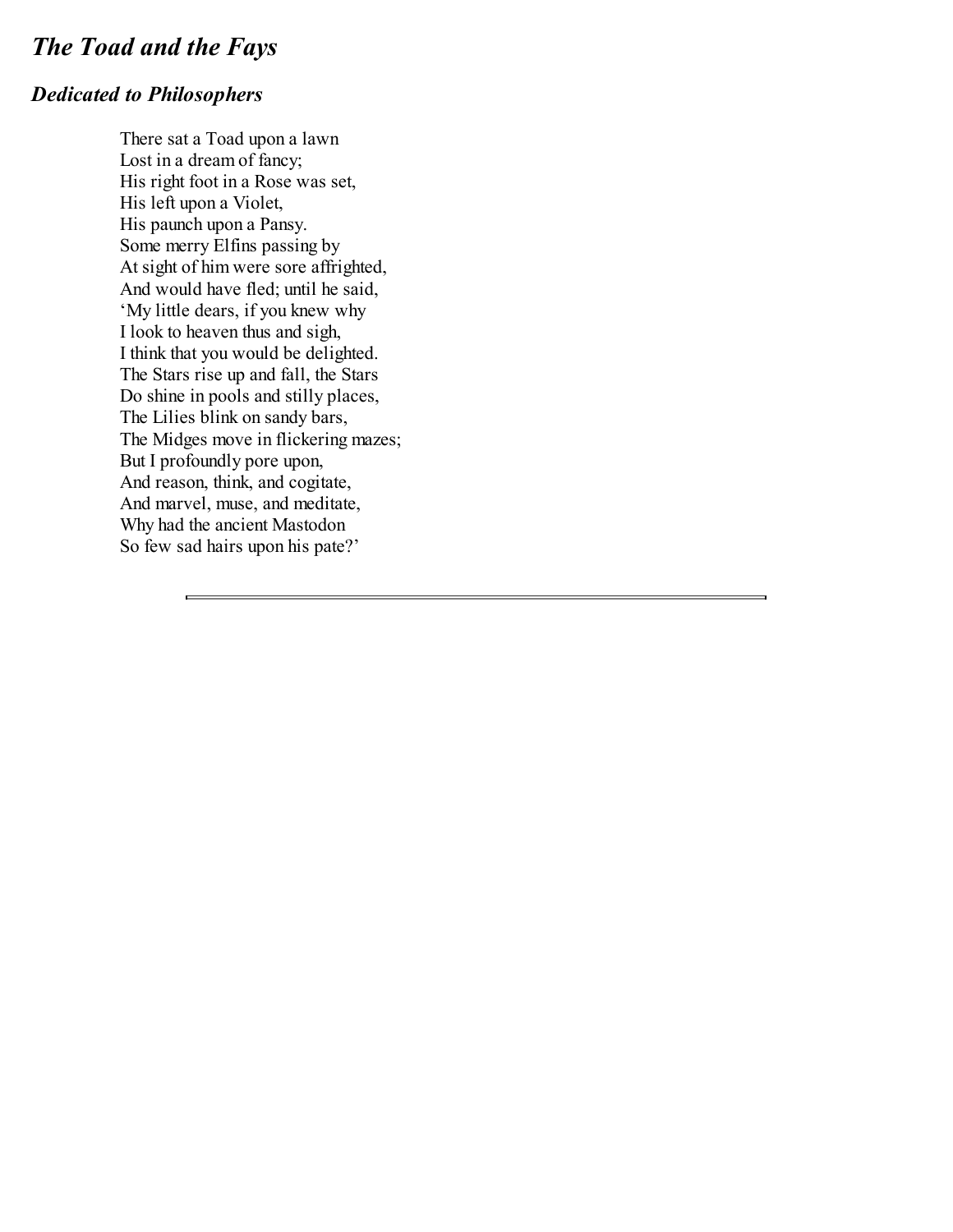# <span id="page-11-0"></span>*The Parson and the Angel*

Thus spake the Preacher. All aver'd A saintlier man was never heard. But no one knew that o'er his head An Angel wrote the things he said, And these not only, but as well The things he thought but did not tell; And thus the double discourse fell. 'Beloved Brethren, never do What makes your (neighbour) censure you; That is, conceive yourself as good (And so impress the neighbourhood). Make you yourself a law to self And so you will (enjoy yourself). For the best way to 'scape the devil Is to (protest you are not evil). For virtue lies in this, I take it, To drink the physic (but not shake it); To gulp it dutifully down (But leave the bitter dregs alone). Desire not aught of any man (But take your due); so that you can (Quite safely unto others do As you wish they should unto you); And thus'—so summed the portly Priest— 'Be chosen for the Wedding Feast (As City Councillor at least).'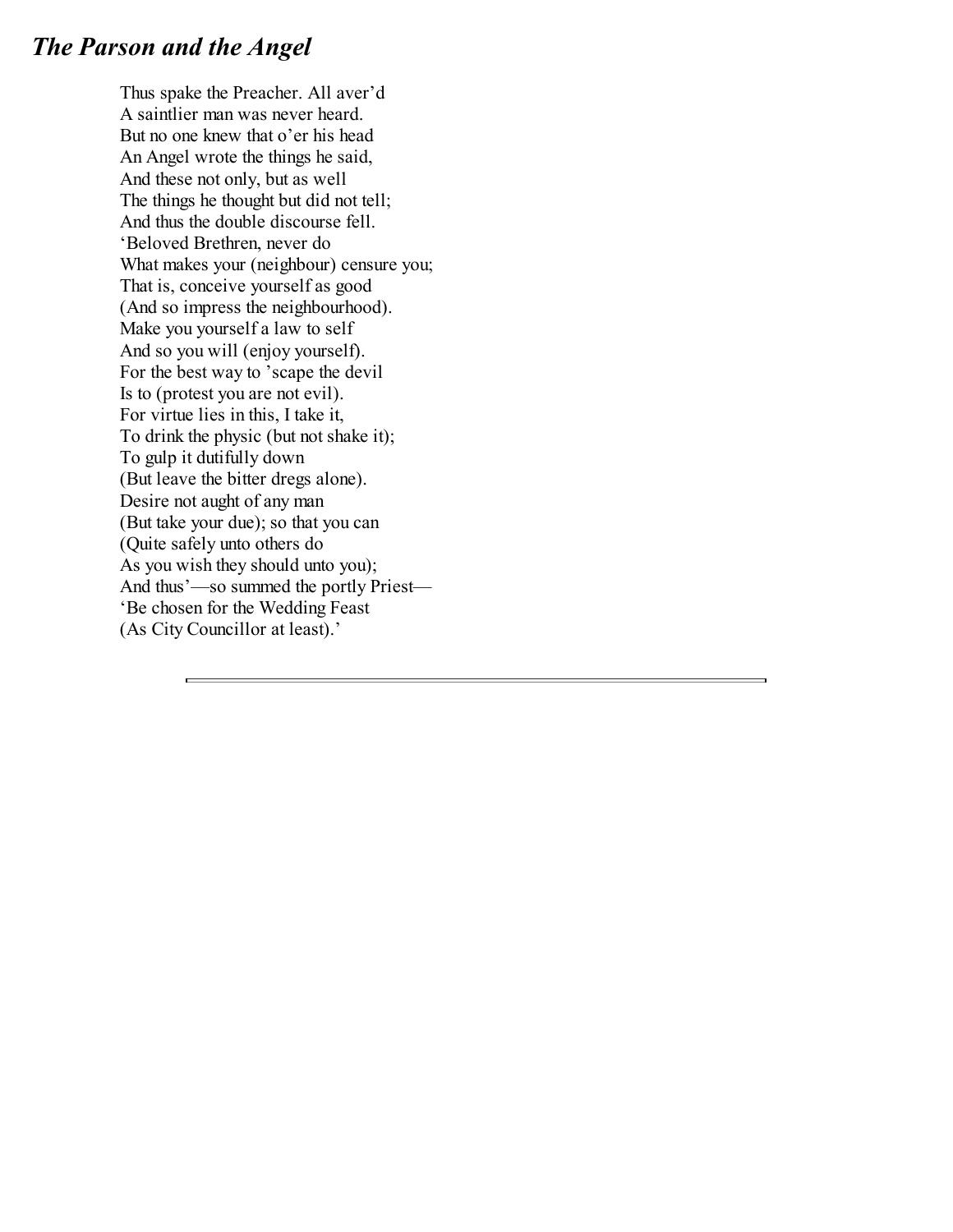# <span id="page-12-0"></span>*Puck and the Crocodile*

#### *Dedicated to the Godly*

Puck, wandering on the banks of Nile, Beheld one day a Crocodile, That with heart-wringing sighs and sobs, With groans and cries and throes and throbs, Made moan, until his rushing tears Ran down the wrinkles of the sand. 'What ails thee, Monster?' made demand The Sprite, 'and why these million tears?' 'I weep, I shriek,' the other cries, 'To see the World's iniquities.' 'And I with you,' the Elf replies. 'The World,' resumed the Crocodile, 'Is full of Cruelty and Guile.' 'Except for you,' Puck said, 'it's vile.' 'Honour and Chivalry are dead; The Soul of Pity vanished.' 'Save in yourself, Sir,' Robin said. 'How are the Righteous much abhor'd, And silent still the Godly Word!' 'Not while you live,' the Sprite aver'd. 'My friend, I thank you,' said the Beast; 'I think you sympathise at least. The world is evil—pray beware— How fat you are, I do declare! God grant us all some day remission— I vow you're in a fine condition. I think that all—I must say that For a fairy you are very fat. What unctuous food—excuse me, friend— You fays must find in fairy land. As I was saying, all is not— Fie, what a toothache I have got! See here, this molar. Pray look nearer, And you shall see the bad place clearer. Nay if you could but just creep in And say which tooth the mischief's in—' 'No thank you, friend,' our Puck replied; 'I'll keep upon the outer side. With many large soul'd folk I've met I've found the stomach's larger yet; And when the Righteous talk of Sin Look to your pockets or your skin.'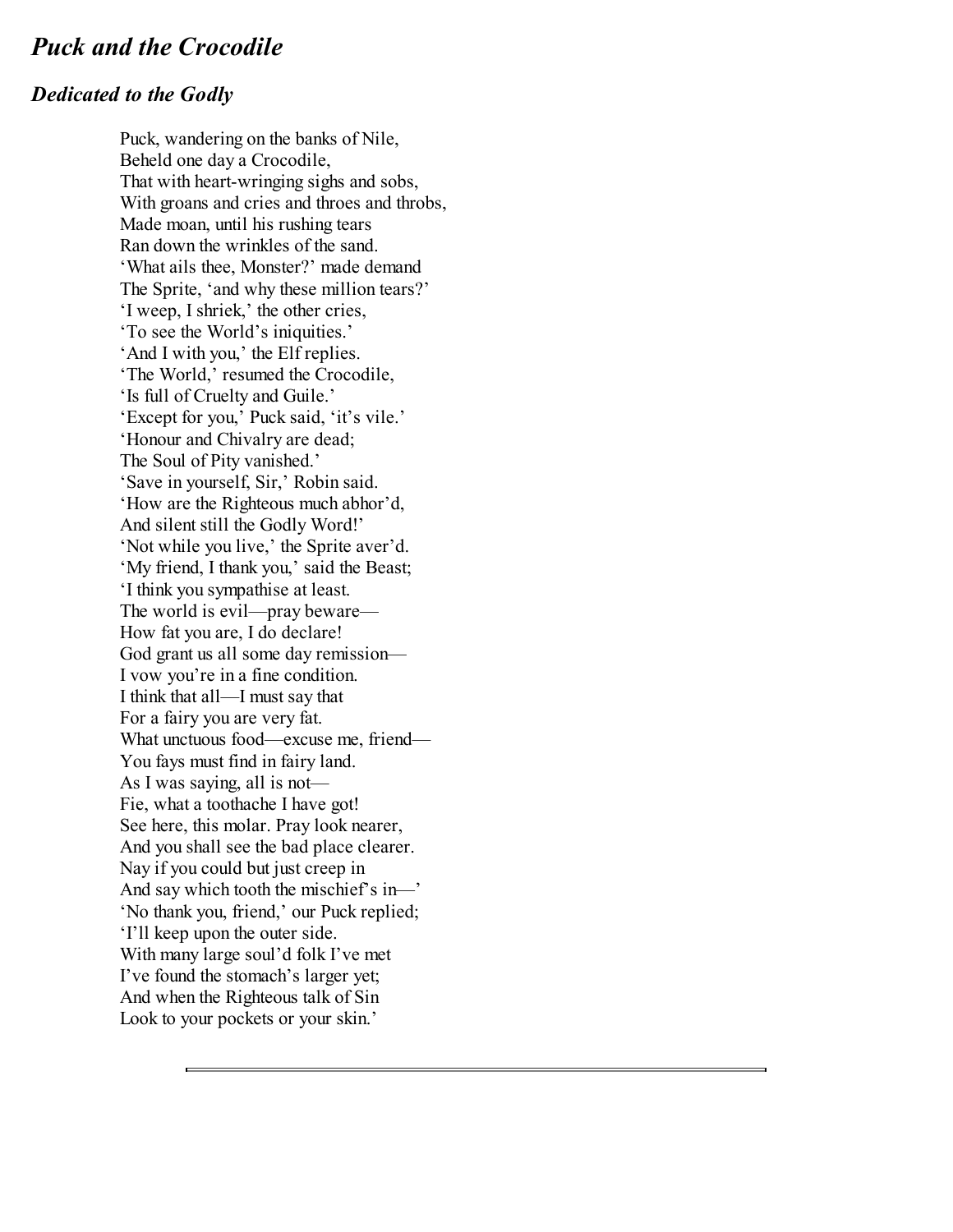### <span id="page-13-0"></span>*The Virtuous Goat*

#### *Dedicated to Teachers*

Upon a mountain lived of old (So says the Saga that is wise) An ancient Goat of portly size, Well known for virtues manifold, Who once to take the evening air Reposed upon a meadow there, With Wife and Children in a row; And thus endeavour'd to bestow On them (and all of us) advice To make our conduct more precise And lead at last to paradise. 'My dears be Good. All else forgot Yours shall be still a happy lot. Enough the Rule. Do not enquire The How and Why of things—or higher. Be Virtuous, and neglect the Schools; For Wisdom was but made for fools. Scorn still the shallow Mind that pries In science, art, philosophies; Essays the future to forecast, Forsooth, by study of the past; Maintains the laws should be (what treason!) Compounded by the use of reason; And will advise e'en men of note To govern well by thinking o't; Avers when honest people chatter That he knows best who knows the matter; And even go so far as state Goats can by thinking mend their fate. So hold this saw before your eyes, Be Good and let who will be wise.'

Alas, with his own virtue blind, He fail'd to mark the Wolf behind; Who, as he seized and bore him off, Distress'd him with this bitter scoff— 'With your high views I sympathise; But better also to be Wise.'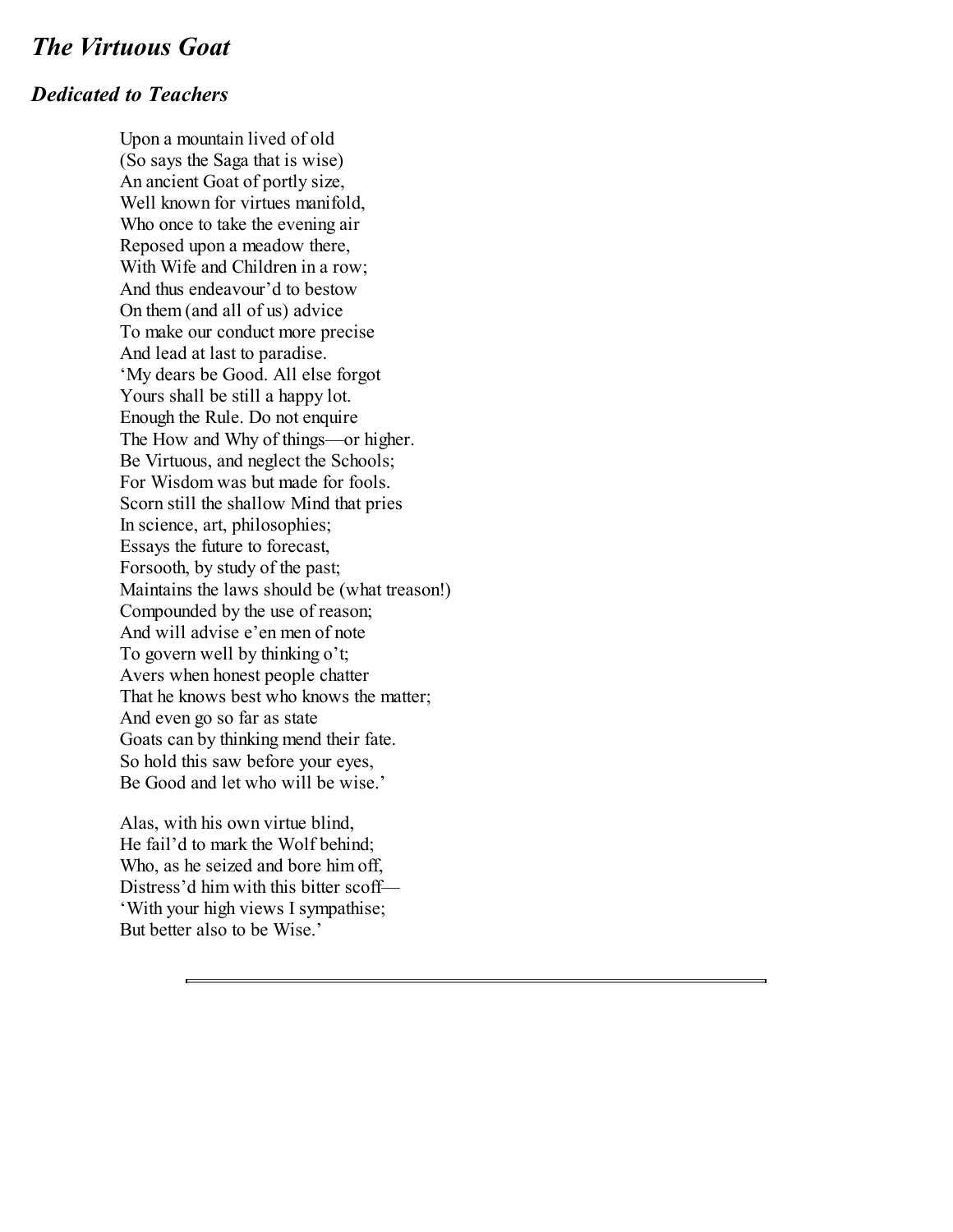# <span id="page-14-0"></span>*The truth of Truth*

Within a vast and gloomy Fane There hung a Curtain to the floor, Which fill'd with terror those who came To wonder there or to adore;

For, as the Priest had often said, Within the chamber dwelt in sooth A breathing Horror, half divine, Half demon, and whose name was Truth.

And none there were so doughty bold As durst to lift the tapestry; For it was death, he said, to peer Upon the awful Mystery;

Until one day—oh dreadful hour— Up jump'd a foolish hardy Youth, Who cried, 'I care not if I die, But I will have the truth of Truth.'

There came a Crowd to see the deed— To hear him shriek within and fall; But they were much astonish'd when He found—why Nothing there at all;

Except indeed upon the floor (Ill fortune take the prying sinner!) A Pasty and a Pot of Beer Which the poor Priest had got for dinner.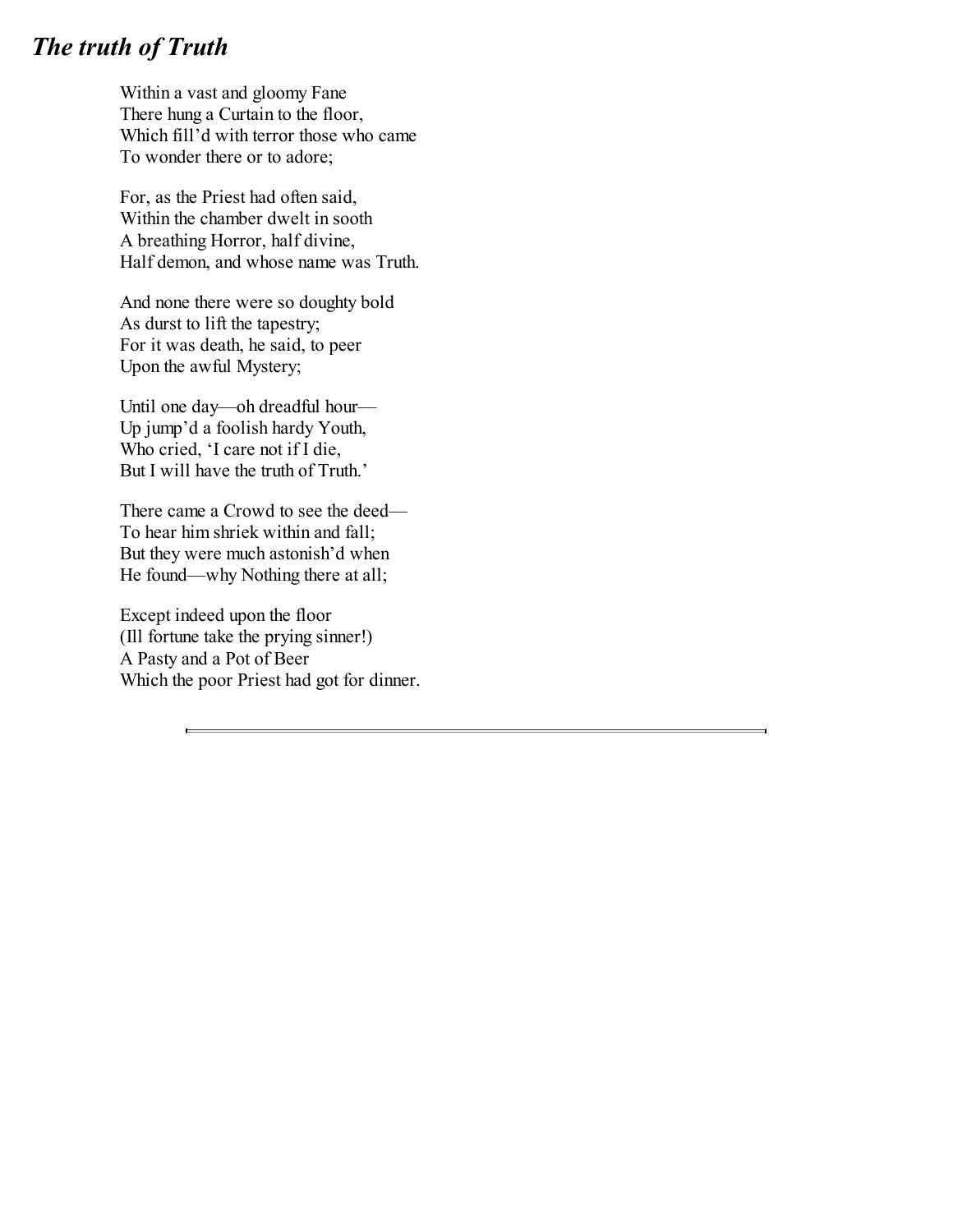### <span id="page-15-0"></span>*The Man, the Lion, and the Fly*

#### *Dedicated to Reformers*

There was a Man to wisdom dead Who took a mad thought in his head— 'A second Hercles I,' he said. 'Behold,' he cried, 'I will go forth From east to west, from south to north, And with this knotted bludgeon bash The Things that Sting, and those that Gnash Blood-dripping teeth, and Giants glum So mighty that with finger and thumb They pick and eat chance passengers. And I will slay each thing that stirs To grief of man and dole of beast, Until the world from wrong released Pronounce me Emperor at least.'

But as he spoke, upon the way A casual Lion chanced to stray, Just as on any other day; And he, to measure of his thought In ready deed inferior nought, Sprang at him furious, and they fought.

Three hours they fought, until the sun Ymounted in the vault begun To make them wish that they had done. 'Friend,' quoth the Lion, 'or why foe Upon my word I do not know— If we fight more we melt, I trow.' 'A little grace,' the Man replied, Wiping his brow, 'is not denied; You'll have but little when you've died.'

So each beneath a tree disposed Took ease. The languid Lion dozed. The Man, who should have done likewise (So says the Saga that is wise), Was waked each time he sued repose By a great Fly upon his nose. First in the one ear then in t'other The winged monster buzz'd with bother; The twitching tender nostrils tried, The corners of the lips beside; From lip to eyelid leapt with fuss, Like old dame in an omnibus; Delighted vastly to have met So great a store of unctuous sweat. At last to desperation driven The Man accursed the Fly to Heaven, And with his bludgeon great assay'd To stay the small annoying raid.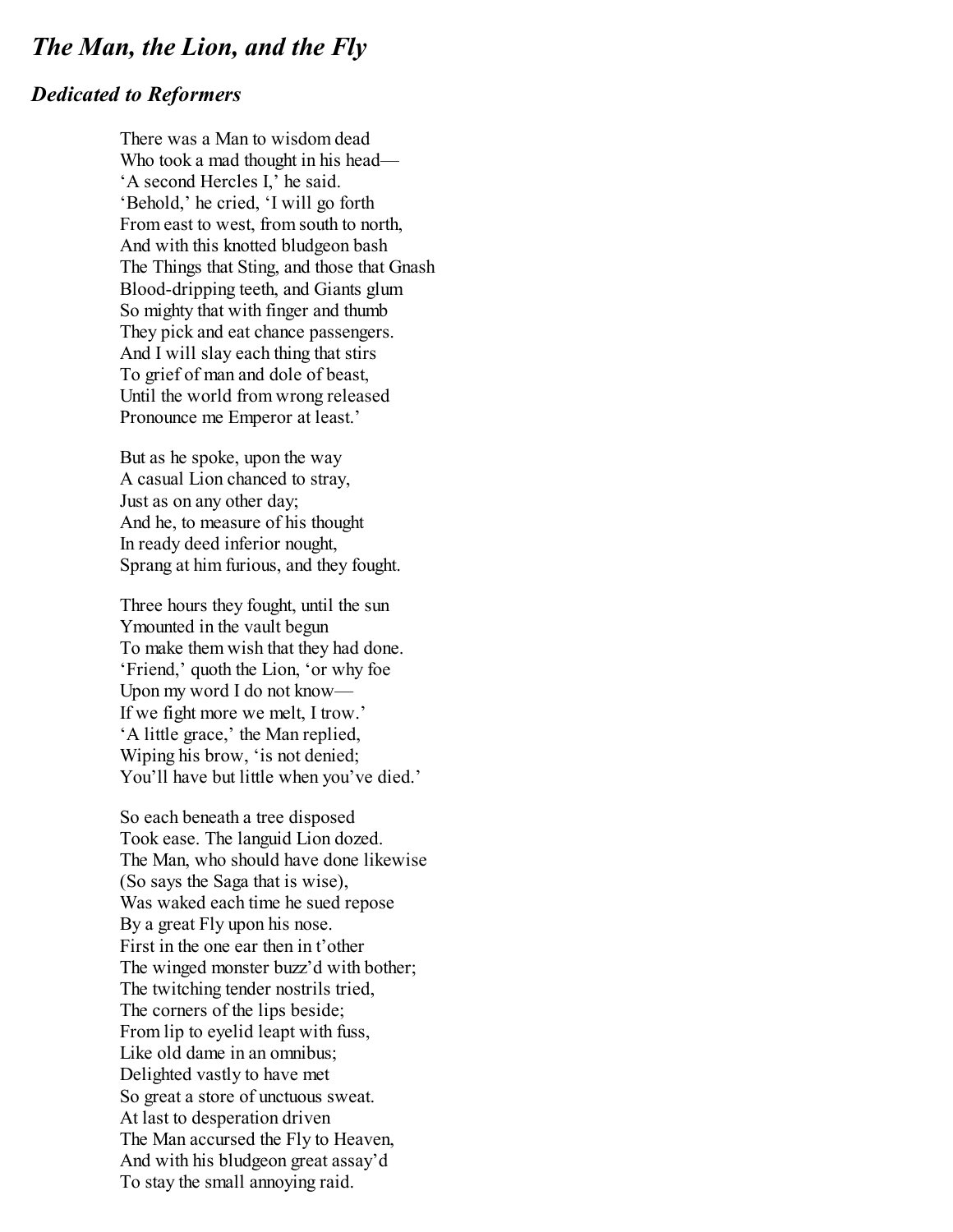Wielding to right and left he smote; But still the nimble Fly, remote, Laughed at his anger and enjoy'd Fresh perspiration.

Thus annoy'd, His bludgeon broken on the tree, A helpless, weary wight was he. The Lion rose, refresh'd, with glee; 'I'm ready now,' he said, 'my man, To end the work the Fly began.' And this (the Chronicler explains) Is why the Lion still remains.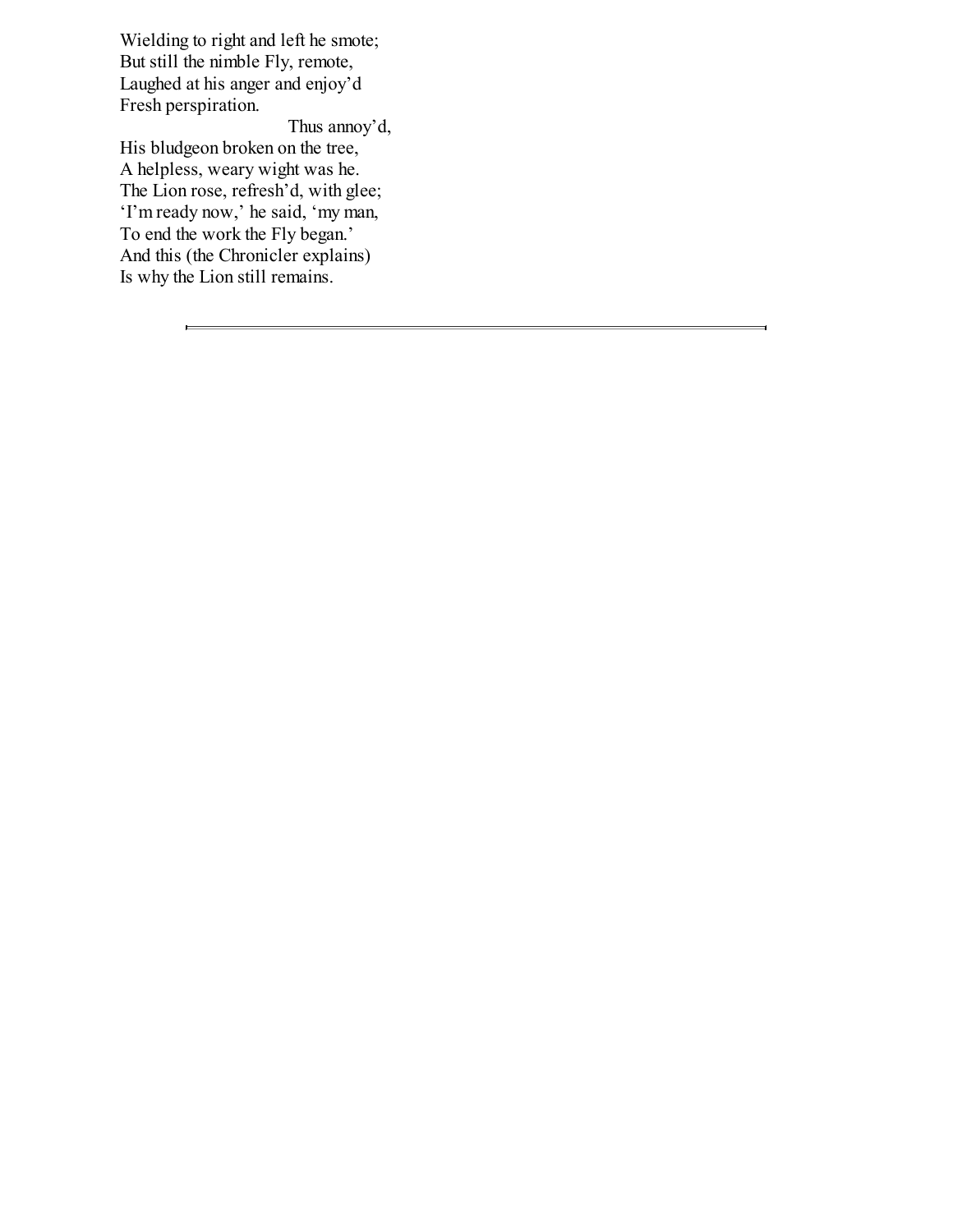### <span id="page-17-0"></span>*Orpheus and the Busy Ones*

#### *Dedicated to the Public*

Orpheus, the Stygian current cross'd, When Hell stood still to hear him sing, Torn from Eurydice twice lost (Almost by music saved e'er lost) Over the world went wandering. One day, sate on a mountain slope, Weary and sick for want of hope, (Or rather, shall we term it, dead, Since life is gone when hope is sped), He twang'd his lyre; till song sublime Out of the ashes of his prime And fire of grief like Phoenix sprang; And all the startled hillside rang. Aroused, the dew-engrossed Flowers Turn'd to him all their maiden eyes; And from the sweet forgotten bowers Flew forth a thousand Butterflies. The Trees forgot their roots. Beneath, The noisy Crickets of the heath Rub'd each his forehead with amaze To hear one sing such heavenly lays. Under her stone the lumpy Toad Peer'd forth; even the solid sod Grew peopled with emerging Worms— Such power hath Music on all forms. Above, the pinched Pard amort (She had three cublings in a den) Forgot her hunger, and in short Reposed herself to listen then, Upon her furry paws her chin; And from her vantage watch'd the Poet, Delighted, but enraged to know it, While all her spotted sleek of skin Heaved with the pleasure she took in. Not only this, but shall I say 't, The very Hills began debate Whether, to hear the singing clearer, They should not move a little nearer.

Only, the Bard, to these strange ways Accustom'd, noted with amaze A herd of Hogs that near him fed, Which might for all he sang be dead. He ceased his song and tried the scale To find out where his voice might fail; His lyre divine descanted soon To see the strings were all in tune; Till satisfied that these were right, And at those Hogs astonish'd quite That they not to his conquering lyre,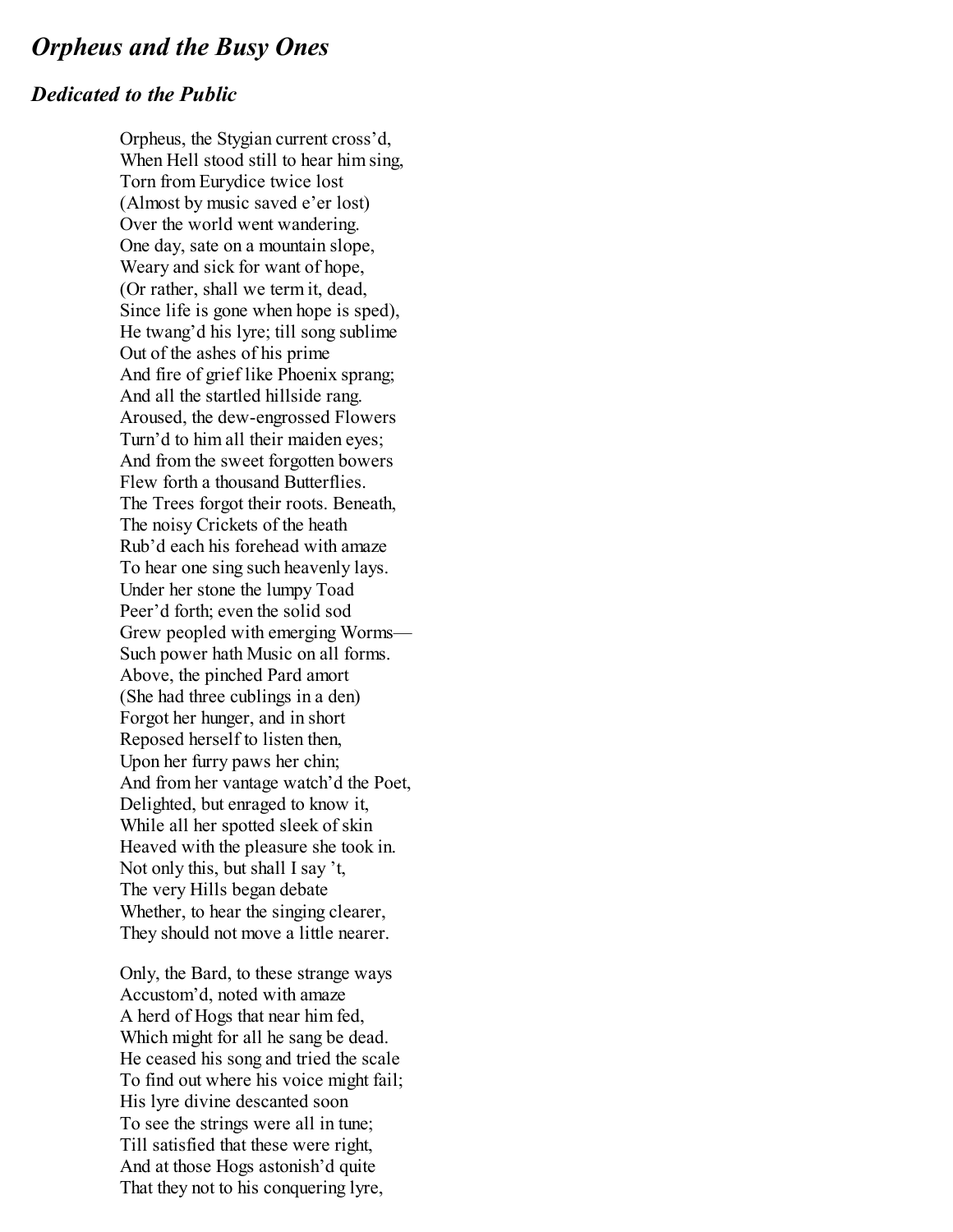Which all things else did so admire, Gave heed, but routed in the rye As tho' he had not been close by, He ask'd of them the reason why. 'Good friend,' a Bacon old replied, 'We have too much to do beside; The roots are many, the field is wide. Should we neglect this plenteousness We should be wrong, you must confess— The gods some day might give us less. Our girth is great; the fodder free; This field of food must finished be. That time is short you'll not deny. We eat but little ere we die.'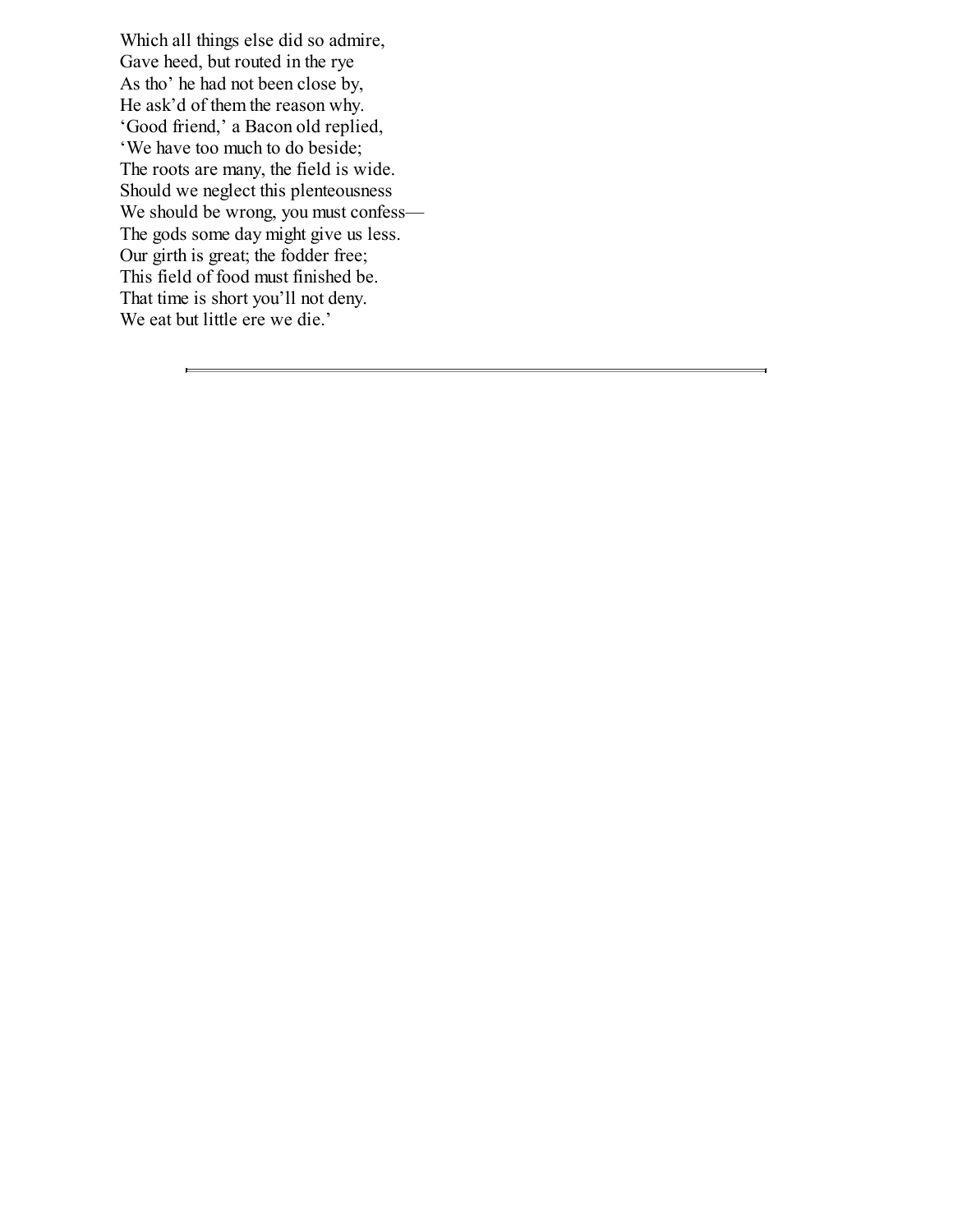### <span id="page-19-0"></span>*The Poet and the Penman*

All night had browsed the Pinion'd Steed Upon that lush and level mead That swathes Parnassos' feet; Till, when the pranksome Morning Star To van of Day's slow-driven car Came piping past the eastern bar, A Poet him did greet.

'Your back, my Pegasos,' he cried, 'Shall win me to the tiers espied Of yonder shelfed hill, Where all the Great are, I opine, And on the last proud peak divine Apollo and the Earnest Nine At songs symphonic still.'

Tomes had the Poet, rolls and wraps, Pens at his ears, and scribbled scraps, And so essay'd the mounting— 'Stand still, O Steed, and I will climb, Tho' weighted here with pounds of rhyme, If you will only give me time, Who'd been on stirrups counting.'

The Steed stood still; the thing was done; He slided, slip'd and shuffled on, And stay'd to pen his deeds: When now the Monster's patience wears; He lowers his head, his haunches rears; And flying past the Stallion's ears The Poet measures weeds.

Three times attempting, three times foil'd, The Bard beheld his breeches soil'd; And on his knees the mashed green Gave an arch proof of what had been; And winds like gamboling babes unseen Made all his errant sheets revolve. For now the Morning 'gan to solve The long-strewn sands of heav'nly cloud; And that fair Mountain noble brow'd, In snowy silv'ry laces dight Shone like a bride, against the night Unveil'd, with many-pointed light. And lo half seen thro' level mist A Critic rode with saucy wrist, Plump, smug and smooth and portly, dress'd In corduroys and velvet vest; Who clip'd at ease an ambling cob With dappled nose and ears alob; While all around a barking brood Of puppies nuzzled in the rood.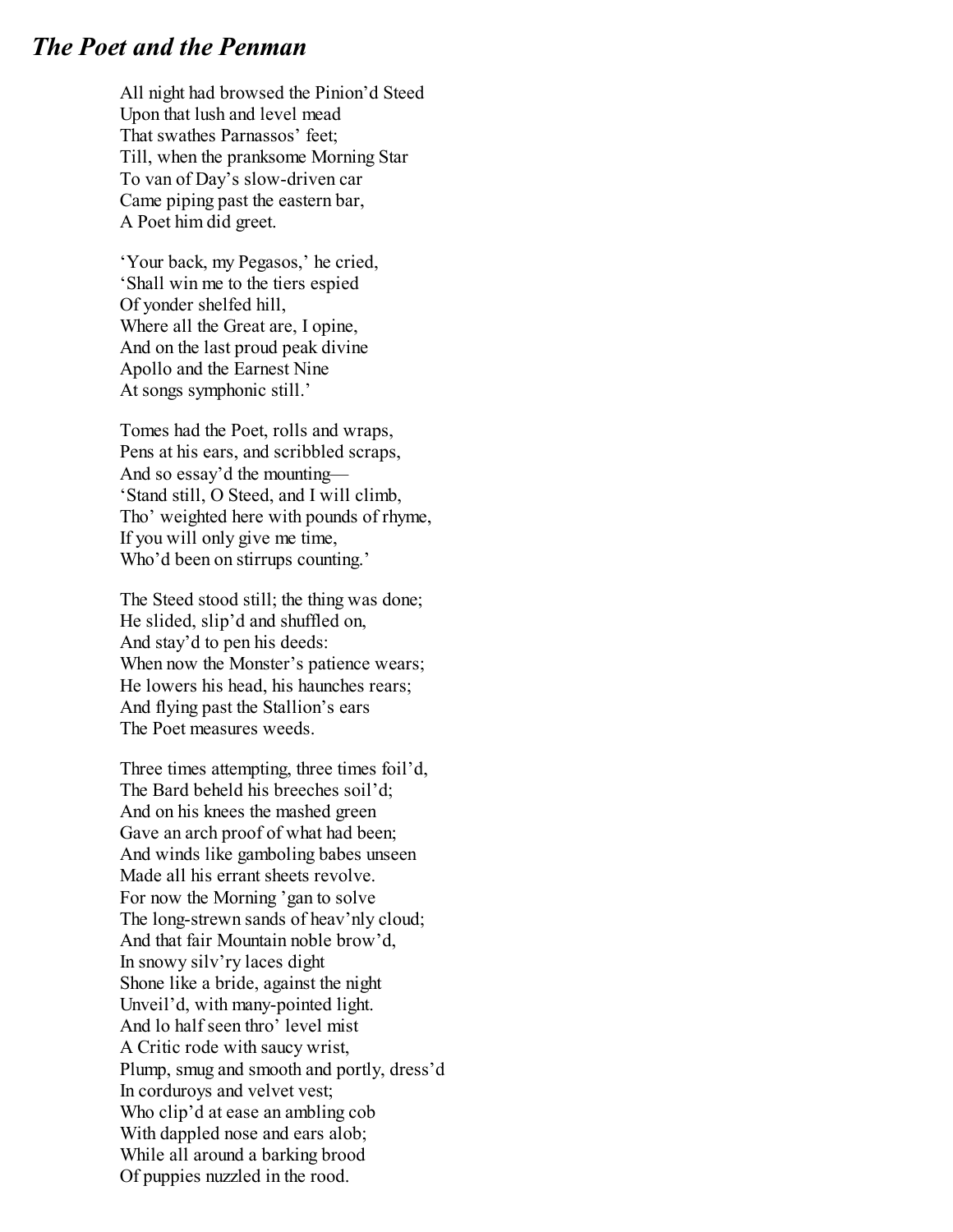'He who to climb has climbing blood Must fear no fall in marish mud; And he who phantoms fain would ride May sometimes sit the ground,' he cried.

At this his thighs the Poet slam'd And papers in his pocket ram'd; 'Be off,' he said, 'or else be damn'd.' 'You lose your time,' resumed the Man, Whose oozing eyes with mirth o'erran; 'You waste your time about that Brute Whom, if 'twere mine, egad I'd shoot, So gaunt and gall'd a hack is he. But take example now from me, Who riding in this airy plight For breakfast get an appetite; And sitting here (I am so sly) With this my pocket-sextant I Take altitude of those on high.' 'Pedant avaunt!' the Poet cries, And mounting shoots towards the skies An angry palm—'Come not anear! I, as toward the marineer The welcome star from beacon'd brows Of headland, when the Northern blows His scurrilous spitting spray in air And lobbing billows blotch the Bear, Appears, so shall appear and shine Thro' streaming rain and hissing brine To cheer the coming better blood; And shall be fire when thou art mud!'

'Blind is the goose that play'd the geier And tried to see the white sun nigher!— He flapping lies; so shall you lie And grovel as you think to fly!' The other cries; whose Nag amazed, Viewing the winged Stallion, gazed, Shook out her tail and with a snort, Approaching in plebeian sort, Paw'd archly at him. He with scorn And having too long mildly borne, Rear'd, spread his wings, and buck'd and neigh'd. She with the monstrous tone affray'd Shot forth her rider like a ball; Who in the mid-air, ere his fall, The like-projected Poet met.

As when two Suns in furious set Together dash with whirl and wind, Their shrieking planets drawn behind; Or two great Blacks with blinding rage, Each dragging his black wife, engage, And clash their pates upon the green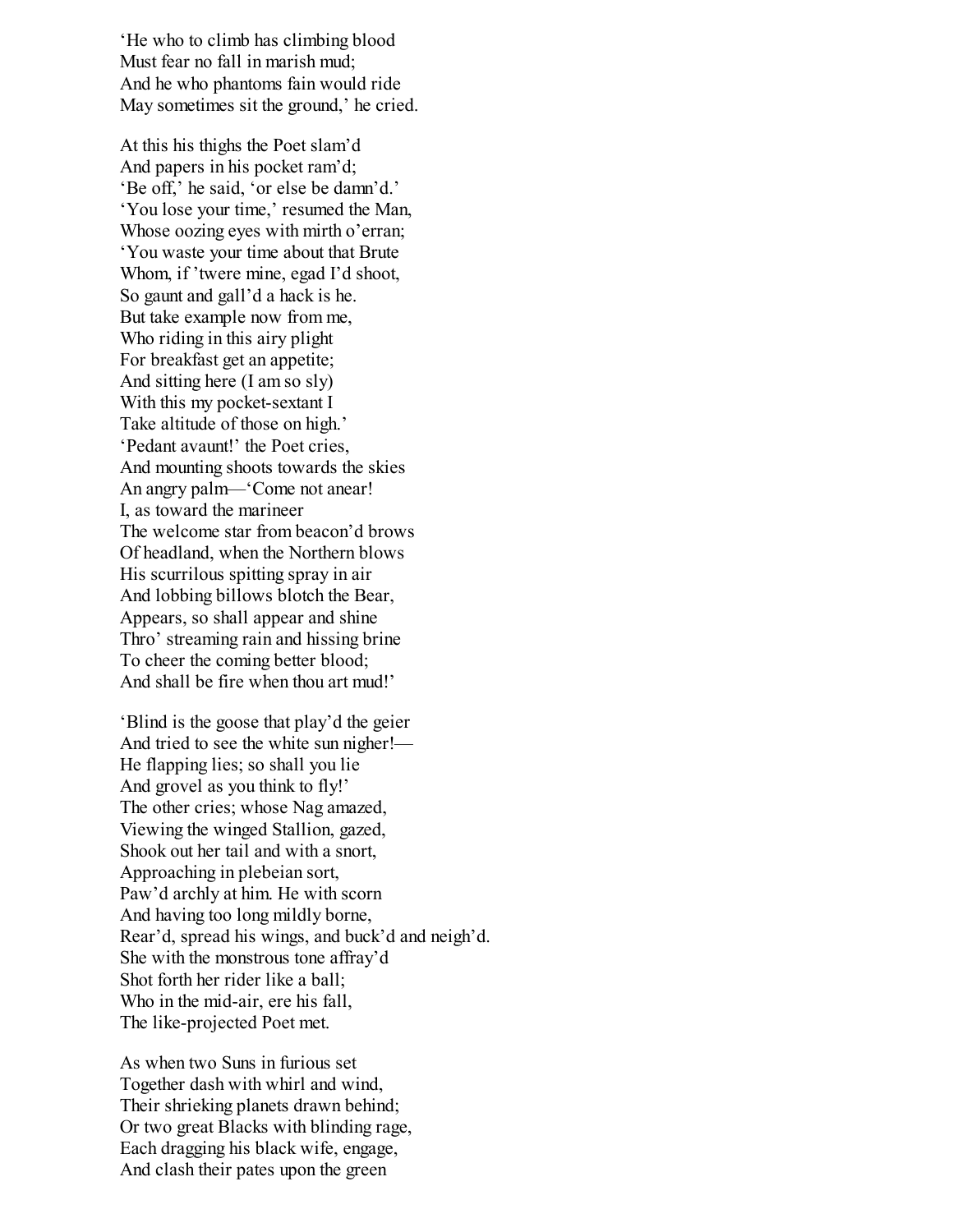(The fleas being heard to crack between), The Critic so and Bard pell mell Fighting concuss'd and fighting fell; And puppies tug'd their tatters. Bruises for breakfast got the one; Black eyes the other, and of Fame none. They fought it out, and when they'd done Went home as rough as ratters.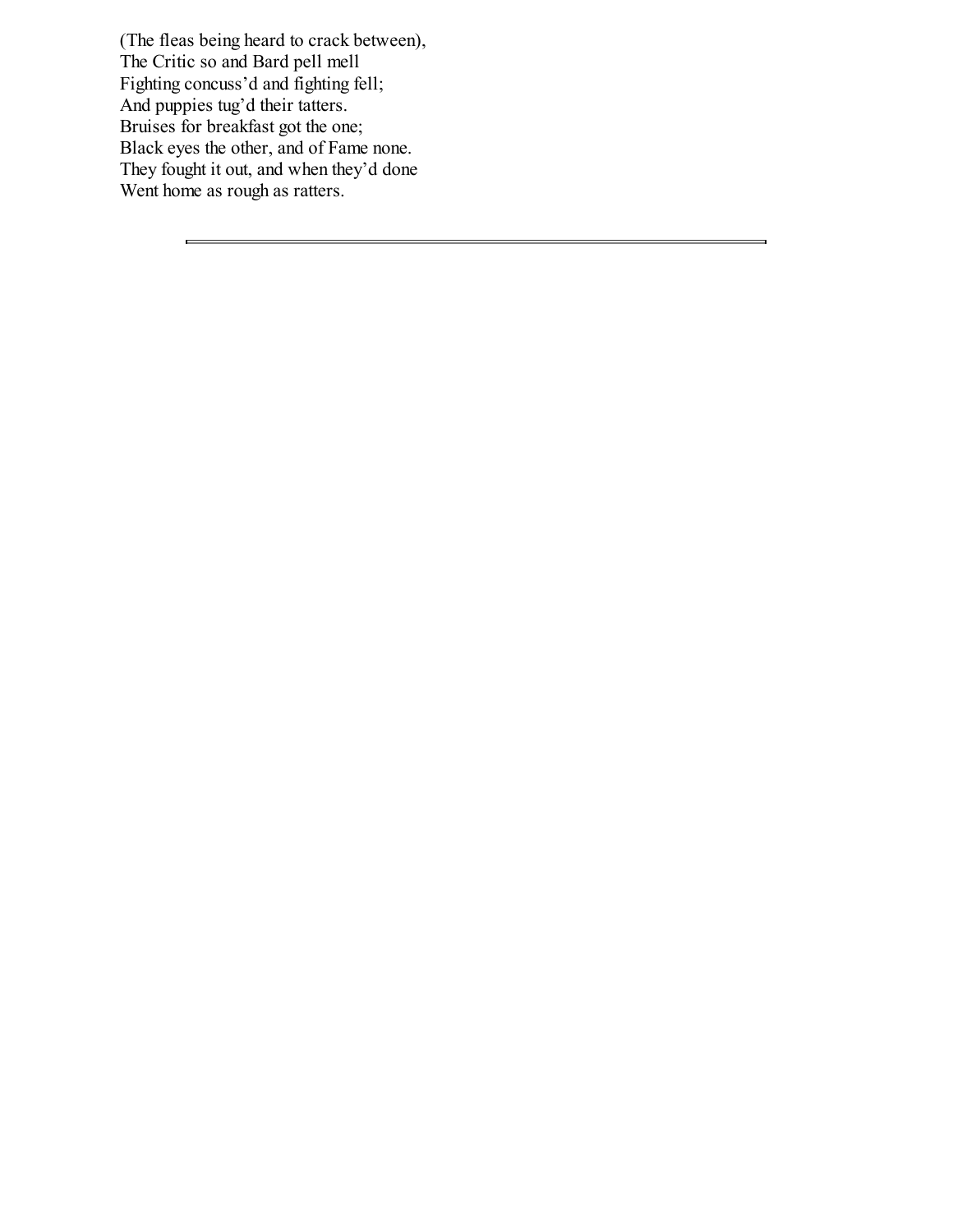### <span id="page-22-0"></span>*The Piteous Ewe*

#### *Dedicated to Kings*

King Lion yawning at his gates On deep-empiled mosses, when The sunset gilt the underwood, Awaking claw'd in idle mood The frighten'd dead leaves of his den, Content; when lo (the Rune relates) A tiny piercing note was heard. It was the Mouse (the Rune aver'd) Who saved the Sov'reign's honour when The hunters mesh'd him in the glen. For that admitted now to cheep Before the Audience half asleep, She introduced a weeping Sheep.

'Sire,' said the Mouse, 'with much ado Thro' wicked guards I bring to you This much wrong'd creature to implore Justice against the evil doer.' At this, no rhetorician, The shiv'ring Mutton then began Of how three lovely Lambkins lost The Wolf had taken to his den, Deep-delved in a dreadful glen— And ah! to her the bitter cost! One from her side when day was dead The monster stole. Another took At gambol in the glassing brook. The third, the Mother's last delight, When now the many-lamped Night No more, with mystic moon aloft, Gave shudd'ring shadows to the flowers And stars of wan irradiance soft To every dewdrop; but the hours Of Dawn and Daybreak, Sister Hours, Twin Lovelinesses, lit the world, And the confident buds unfurl'd, He seized with mangling tushes, till The innocent flower-eyes of the wood, That wont with early dew to fill, Grew piteous-wet with tears of blood; The mother helpless. So he rush'd With shaggy flanks, and snarling gnash'd The gripping teeth that gleam'd between His cruel red lips scarcely seen, While springing branches clash'd behind, And left her weeping to the wind.

'Ho!' roar'd the Monarch, 'call the Court! With this black ruffian I'll be short. How often have I giv'n command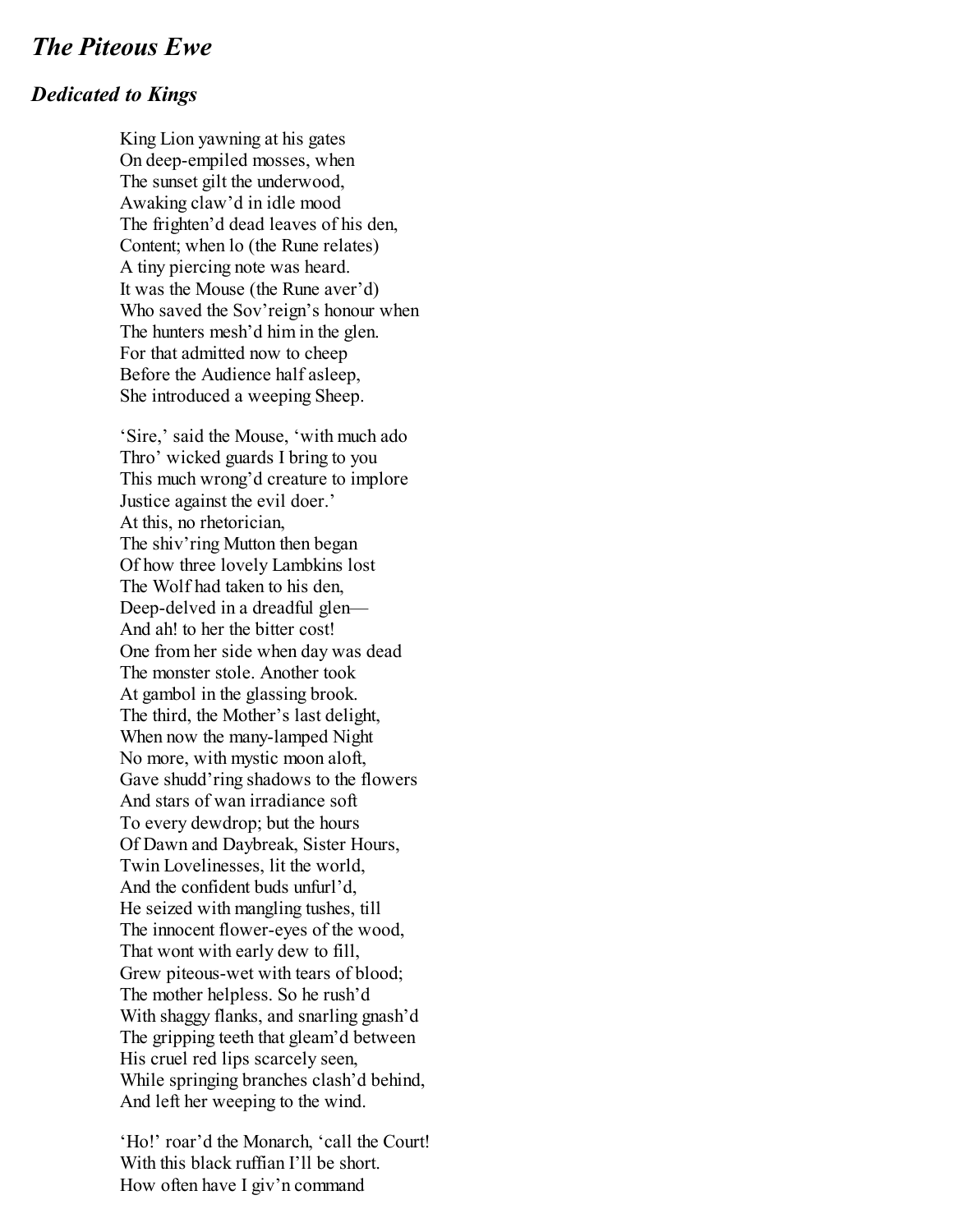The young shall not be taken'—and His thunder rang across the land, Until the forest flowers for fear Shut up their petals not to hear.

Then his gay Herald, the Macaw, Screams out the hest from hill to haugh, And from a thousand delled dens Run forth his frighten'd denizens, To share the Council, or to know What makes the Monarch bellow so. And, as they gather, to and fro He paces, and his red eyes flash Enough to turn them all to ash. Arranged before him in a row They take their places, high and low. The Wicked Wolf between his guards, Two grave and stalwart Leopards, Stands tip-toe, snarling, and repeating It was not he who did the eating; And, with his tail between his legs, For justice, justice only, begs. 'You or another,' roar'd the King, 'I'll find the one who did the thing— But first, Sir Premier, please reply (A Constitutional Monarch I) Why do you let my people die?' At this, with deference, said the Bear, 'Twas not his fault—he was not there. Still lab'ring in affairs of state To make the kingdom good and great (Altho' the wicked Opposition Did ever thwart him in his mission), A sleepless eye he always cast Upon the future and the past To frustrate—hard for anyone— What the Last Government had done. At present he'd in contemplation Some mighty measures for the nation— To bring the Butterflies to terms By giving franchise to the Worms; To teach the Gnats to carry logs; To give self-government to Hogs Because they had resolved to shirk, With noble Scorn, ignoble Work; To succour Wildcats, and to keep The Wolves secure against the Sheep. And here he thought he smelt a plot: This trivial matter, was it not A little juggle to discredit This last great measure?—There, he'd said it. But still his heart bled at the woe Occasion'd by his Party's foe.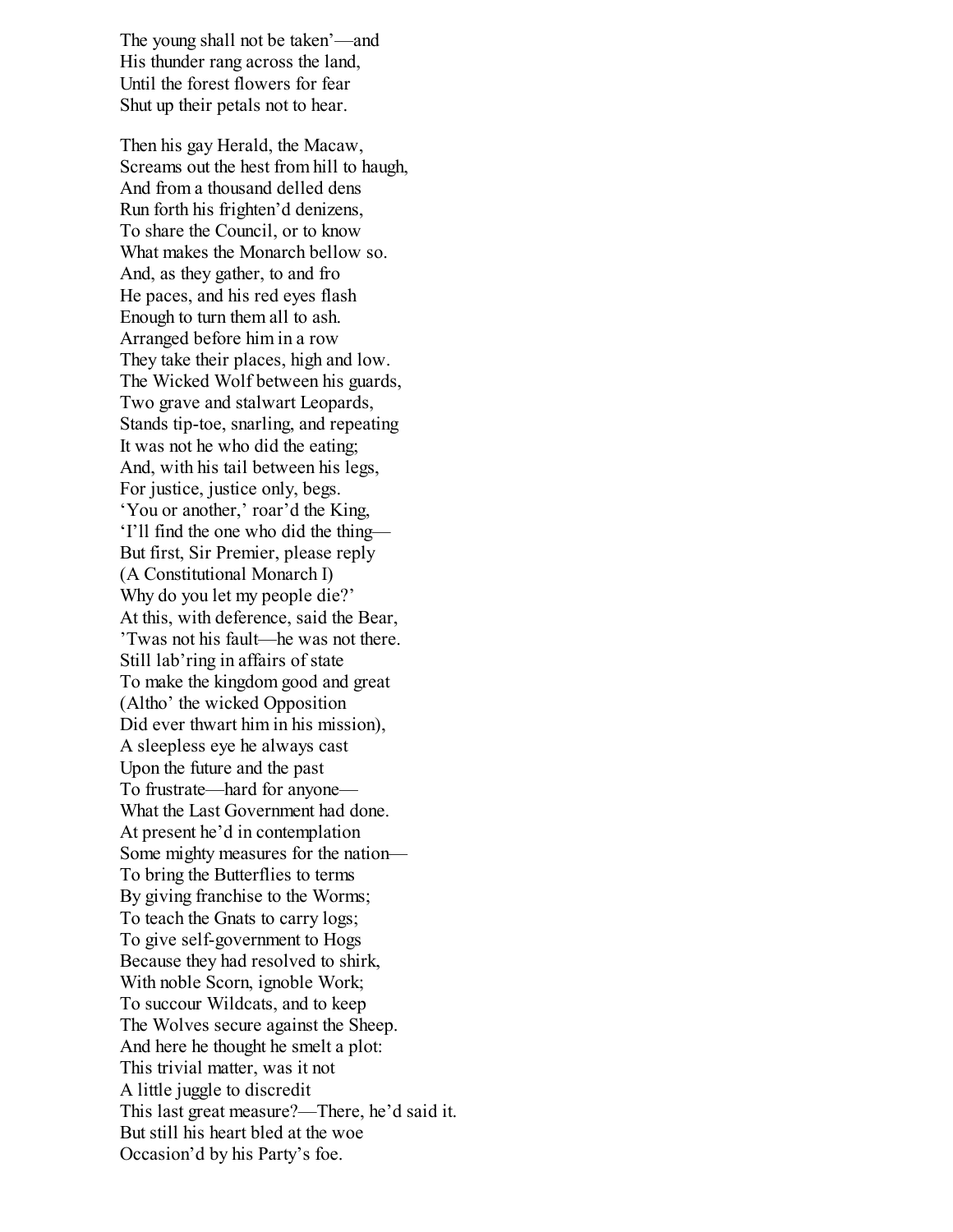At this the Tiger shriek'd with rage (The while his Secret'ry the Fox, Took papers from his office box), 'Unhappy land! accursed age!' He cried, 'You seek to murder me With weight of brute Majority; And me not only, but the cause Of Pity, Justice, and the Laws! Take back the charges you impute; It is not me but you who do't. When we controll'd the Sov'reign's land The sun was bright, the breeze was bland. The roving Heifer, free from care, Scarce needed sniff th' untainted air For danger, and the young Gazelle Drank heedless at the hidden well; And even I with happy smile Would lay me down to slumber, while The careless Lambkins gambol'd round, And Peace and Plenty blest the ground!

With this fine eloquence inflamed The rival factions loudly named Each other Brute, and (it is said) Would soon have killed each other dead: But now the Boar with growl and grunt And bristling juba leapt to front. 'Accursed both!' he cried. 'What, what! Think you, ye fools, we know you not? Each canting, lying partisan, Who prates of Mercy and the Law With merciless and murd'rous maw, Will always eat us when he can— Us, who with boon and bloodless toil Seek but the acorns for our spoil— Were not our eyes and tushes bright To quell such bandits of the night. Why, e'en the Monarch—'

Here a roar From all the Council check'd the Boar; And soon the King with pensive mien Said, 'This is not the way, I ween To reach the truth—more difficult Than we supposed. Let us consult Our learned Judge, Lord Elephant.'

So he advances, complaisant With rocky brow, and at his ear A pen as long as any spear; Small eyes that saw behind the Truth Convenience; and, as if to soothe Dissention, with a swaying motion From side to side. 'Sire, I've a notion,' He said, 'there is no case at all.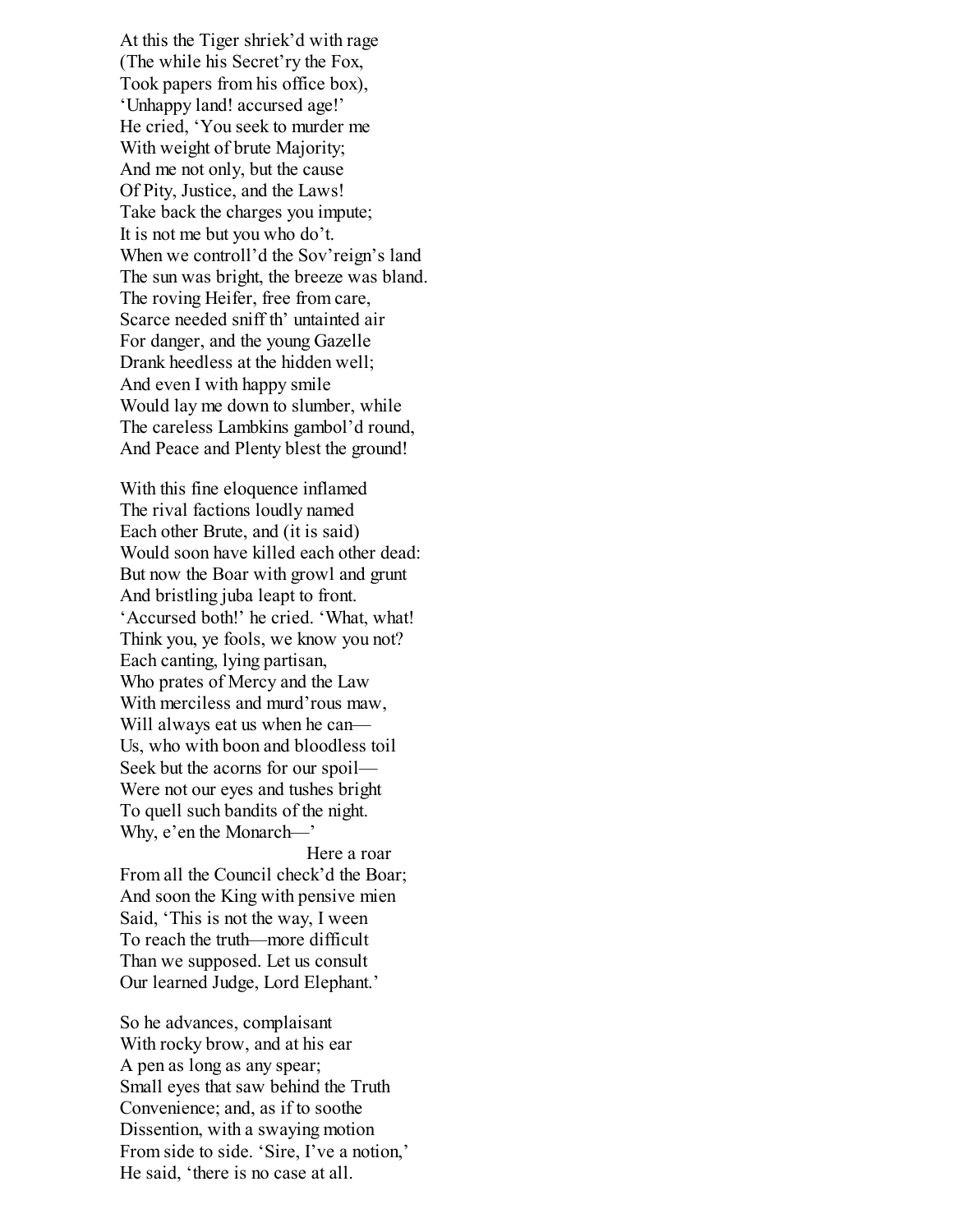The plaintiff can no witness call, And hers the only evidence, Which, rightly sifted, has no sense. For in the night she says he took Her first, her second in the brook. How could she see him in the dark? And for the second, pray you mark, Perhaps it was more likely drown'd. As for the third, when she look'd round, He'd gone: how did she know him then? This is of fancy, not of ken. Moreover, in th' alternative, Sir Wolf can plead he could not live Because the din the lambkins made About him slumb'ring in the shade. As for the much-bereaved Dame, With whom I deeply sympathise— Such sorrow wets my foolish eyes— I fear she may be thought to blame Because she troubled Majesty Before she had instructed me (Of course I ridicule the fee); And I should be prepared, in short, To hear it argued in the Court Whether she did not bring the charge In order merely to discharge An ancient grudge against her foe—' 'Enough! and let the prisoner go!' The Sov'reign said. 'And as for you, Dishonest and malignant Ewe, We do not order you to death (Whate'er your conduct meriteth) Only because it pleaseth us To show we are magnanimous.' (He was indeed much praised for that, And more because the Sheep was fat). 'Break up the Court. Enough of worry, It's time to dine, so let's be merry.'

With that they shifted in a hurry; But in the scramble no one knew (So says the Saga that is true) What happen'd to the Piteous Ewe.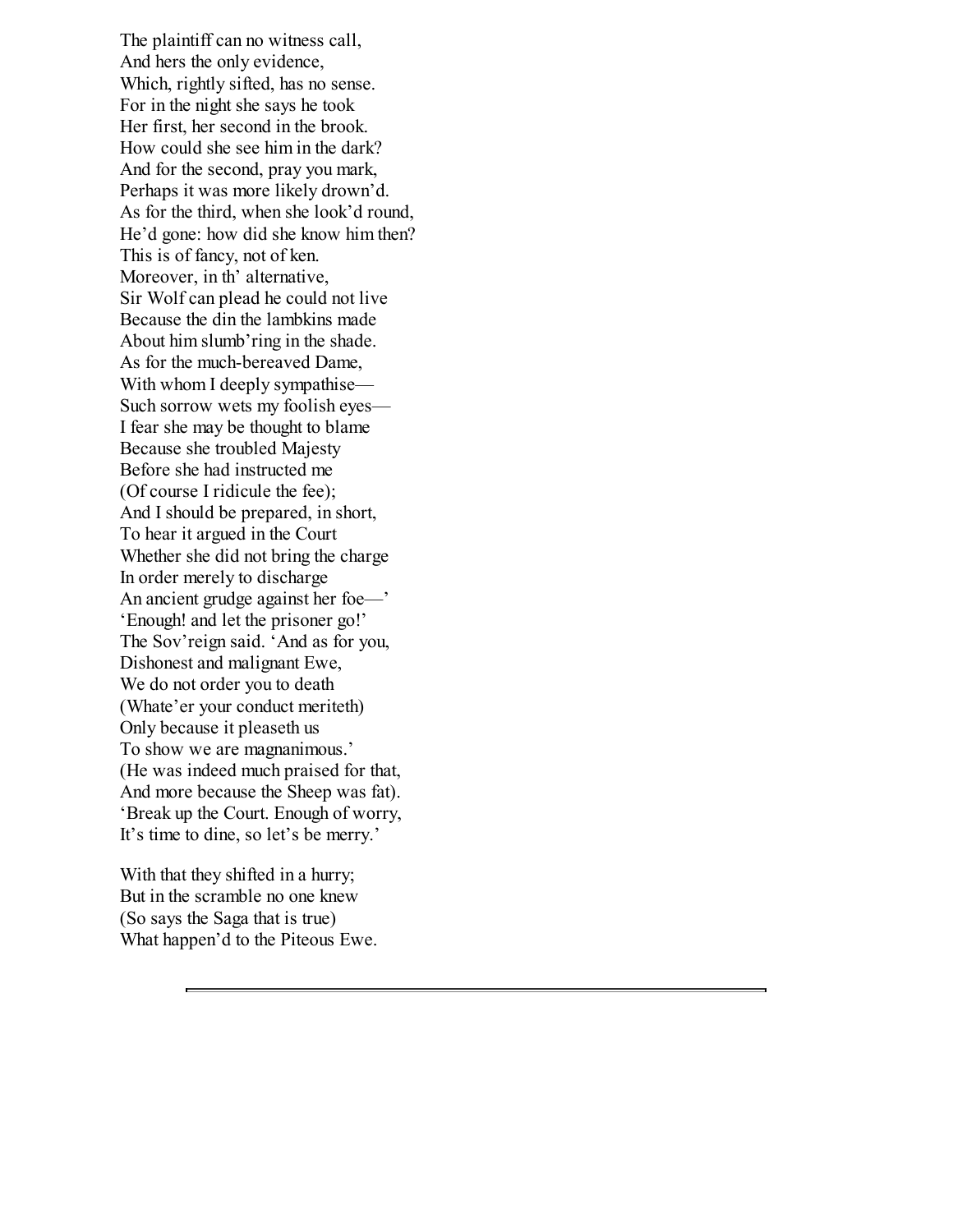### <span id="page-26-0"></span>*The Contest of Birds*

### *Dedicated to all the Excellent*

The Eagle which at Jove's right hand Was wont to take imperial stand, Proud of his perch, and with fond beak The Thund'rer's fondling finger tweak, Or blinking in sage thought t' assume Half sov'reignty and weigh the doom, Was sick; for the World he sigh'd, His Mountains and his Forests wide; So true it is, not Jove's right hand Is worth to us our Native Land, And that the Little we have not Can make the Much we have forgot.

Therefore to earth with arching vans, Released a while, the sky he spans In flight; sinks thro' the tempest; takes The feather-fretting aid of wind; And now, new born with pleasure, breaks Upon a beauteous Vale confined.

Now it is said that on that day All Birds that are had ceased their play, And question'd, each with heat and brawl, Which was the noblest of them all: Who when they saw the Eagle stand Amidst them (now unused to stand Upon the dull, flat, level earth) Burst into loud contemptuous mirth. 'It seems,' exclaimed a civil Crow, 'You come here, friend, quite apropos. For we discuss'd the noblest here, And you are truly the most queer. Your wings and tail, excuse me friend, Seem too long for your other end. Pray change your—if I may suggest— Your tailor and be better dress'd. Look at myself how neat I go, And in the latest fashion too.' 'Or were your plumes, my friend, more bright We could excuse your homely plight,' The Peacock said: 'pray just admire My plumes of azure, gold and fire. My dames about me ever move In wonder, and confess their love. Whene'er I show myself,' said he, 'The Gods look down from Heaven to see.' 'Base virtues of the body!' cried The Parrot. 'Is the soul denied? Know friend that beauteous words are worth More than these qualities of earth.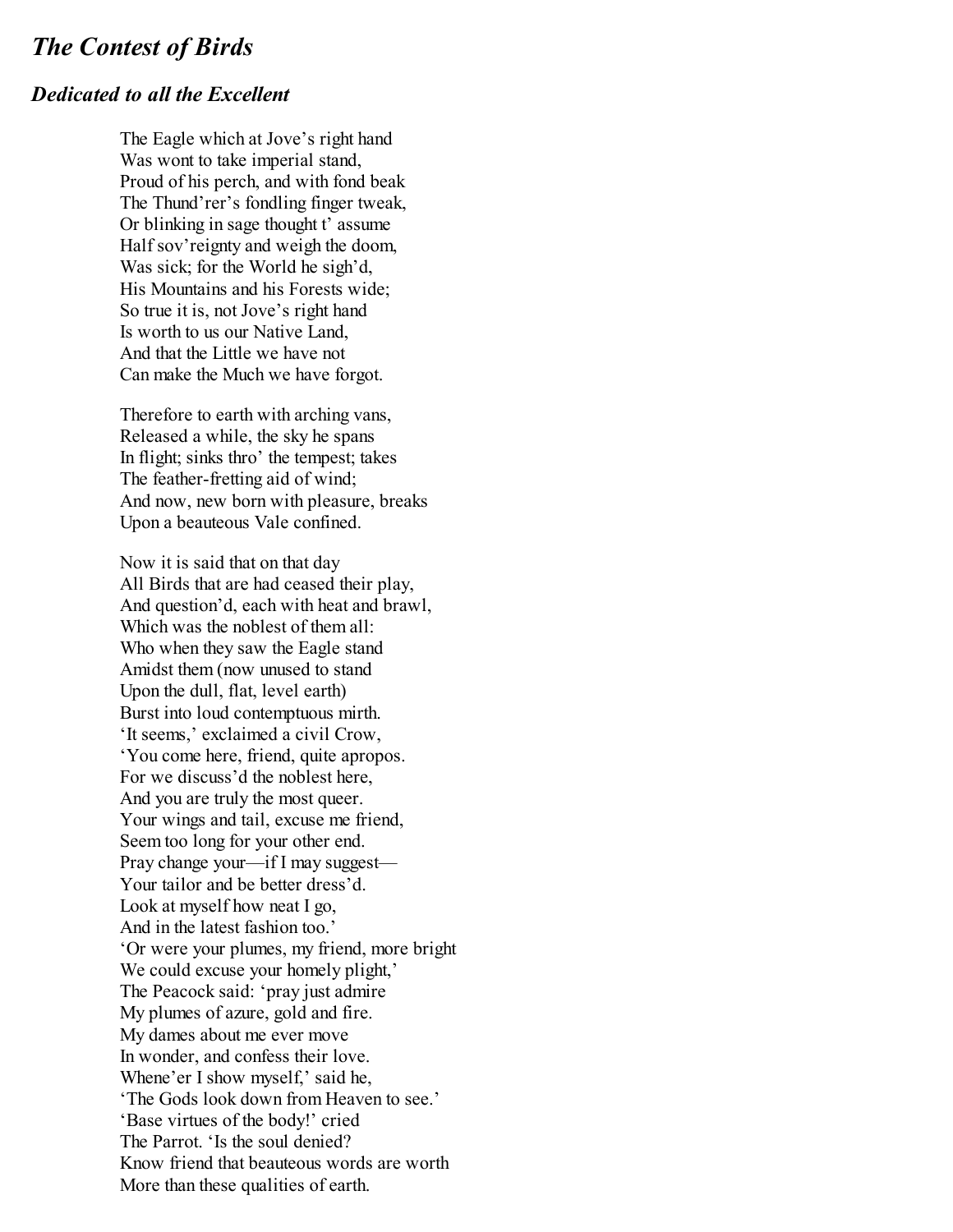How wise I am admire, and know It is by study I am so. Still lost in contemplation I Quite understand the earth and sky; Can talk of wonders without end, More e'en than I can comprehend: Or say the wisest words, I ween, Although I don't know what they mean.' 'Pshaw!' said the Vulture, 'fair or wise, You shall some day become my prize. Your merits shall be mine, 'od shake 'em, Whenever I may choose to take 'em; And when I have digested you Your virtues shall become mine too. As for our friend the new arrival, If he contend to be my rival, Let's fight it out in heaven's name!' 'What base arbitrement! for shame!' Exclaimed the mincing Nightingale. 'If he aspire let him prevail Against me in the test of song Where he who triumphs is most strong.' 'Beware of pride,' the Dodo said; 'I see that all of you are led Astray by arrogance. For me, I glory in humility. I am so humble I confess My utter wicked worthlessness. I say with tears'—and here he blows The part that should have been his nose— 'I say with tears I dote upon Being beaten, bruised and trampled on. I love to be reminded still Of all my faults and treated ill. So 'tis, I think, confess'd by all My virtue's not equivocal.' 'To me,' the lofty Stork aver'd, 'This seems a most plebeian bird. With nails so long and legs so short, He cannot be of noble sort; Tho' in his nose, I must confess, I see some sign of gentleness. I cannot really stoop so far (Whom all the Frogs and Mice in war Already have confess'd their king) As rival this uncrowned thing. My subjects would at once repine Nor let me eat 'em, I opine, As all contented subjects should, Did I disgrace my royal blood.'

Which heard, the fiery Eagle's eyes With noble anger and surprise Flash'd out. 'Still dear what is most cheap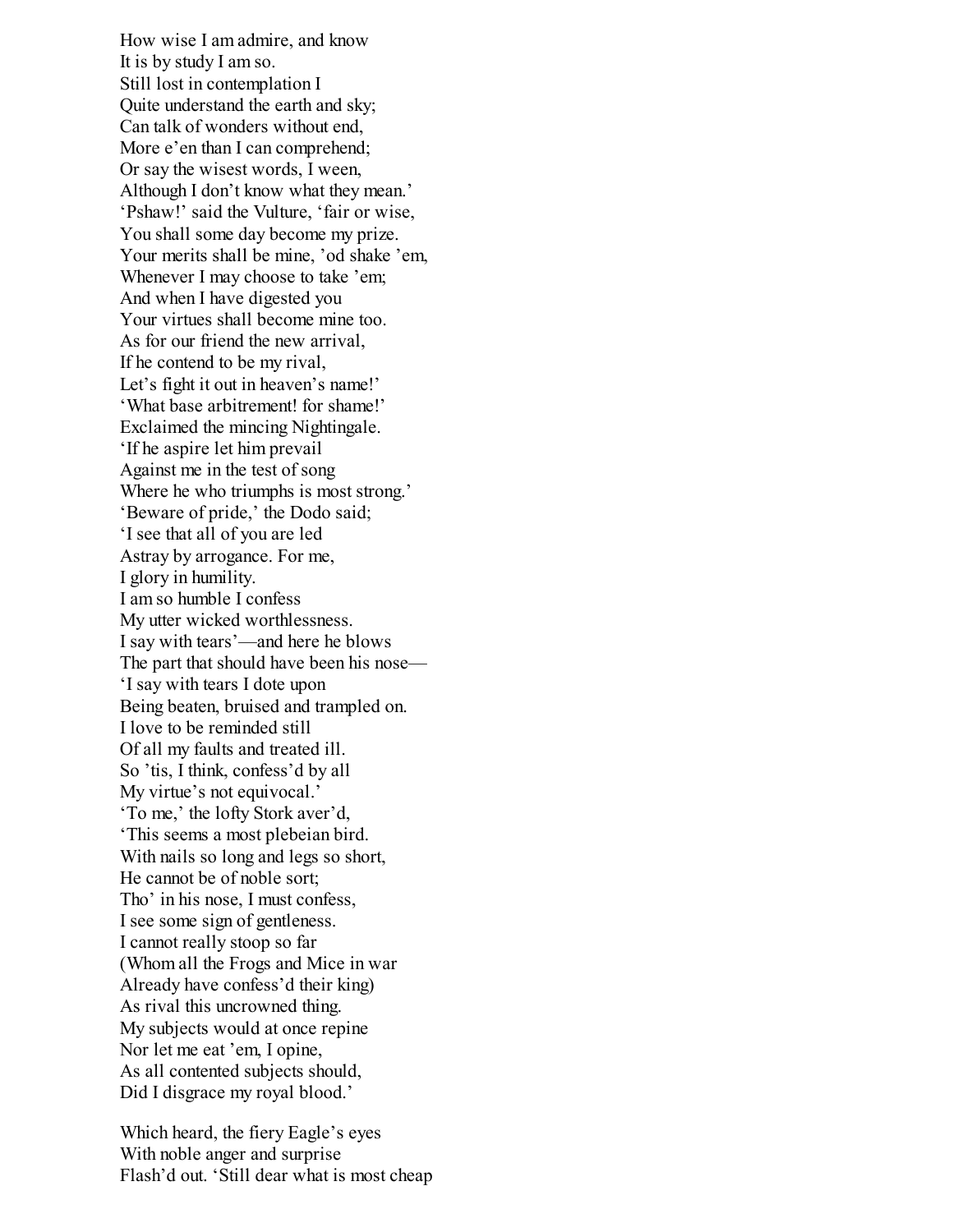Ye little woodland creatures keep,' He cried; and flung aloft his head, Gazed up to heaven, his pinions spread (The wind of which made timorous stir Among the things that round him were) And leaping on the air begun Ascent, and vanish'd in the sun.

 $\frac{1}{2} \left( \frac{1}{2} \right)^2 \left( \frac{1}{2} \right)^2 \left( \frac{1}{2} \right)^2 \left( \frac{1}{2} \right)^2$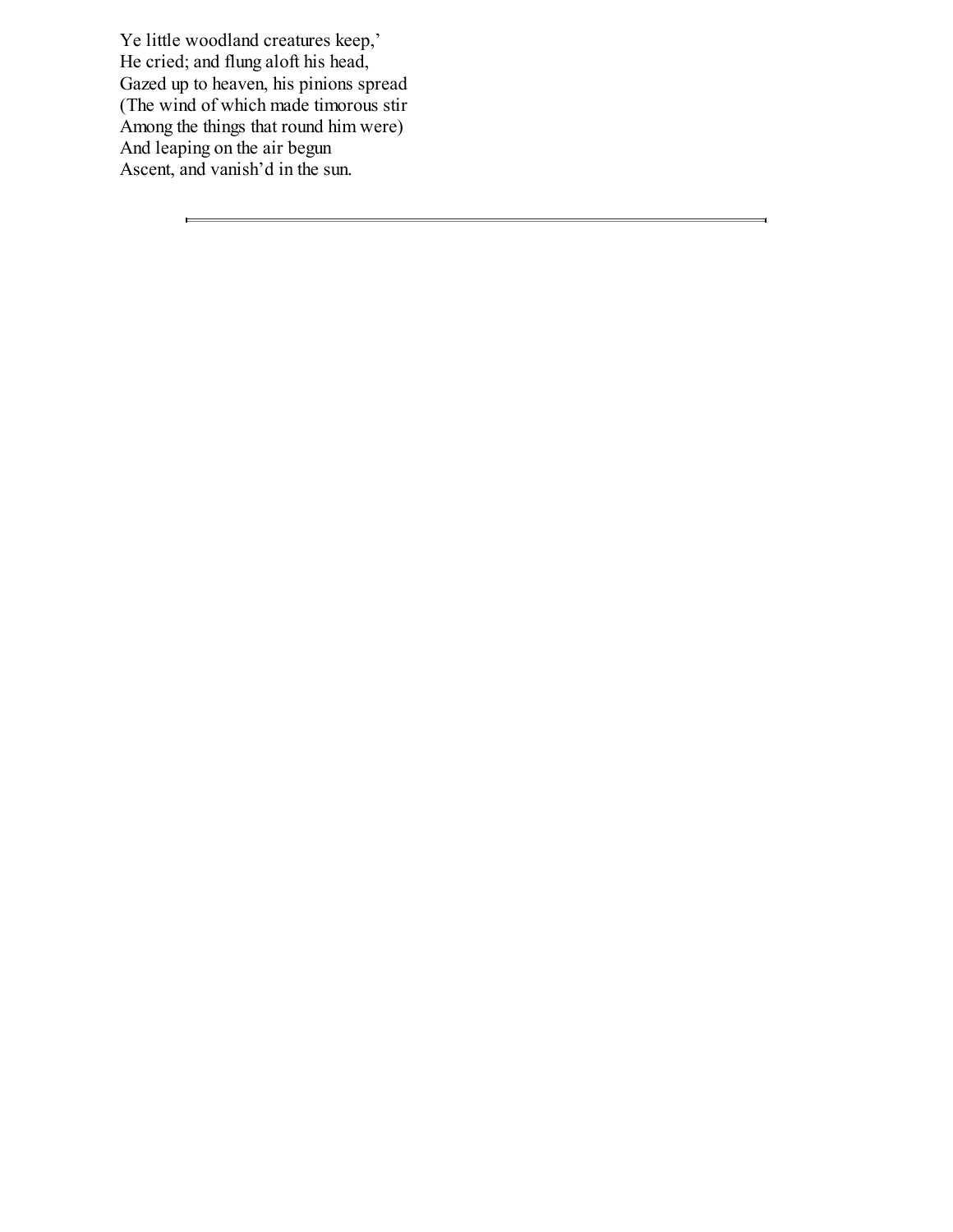# <span id="page-29-0"></span>*Alastor*

'Tis said that a noble Youth of old Was to his native village lost And to his home and aged sire; For he had wander'd (it is told) Where, pinnacled in eternal Frost, Apollo leads his awful Choir.

Awful, for nought of human warms The agony of Their Song sublime, Which like the breath of Ice is given, Ascending in vapour from all forms, Where Gods in clear alternate chime Reveal Their mystery-thoughts to Heaven.

Nor in those regions of windless Cold Is fiery the Sun tho' fierce in light; But frozen-pale the numbed Moon Wanders along the ridges that fold Enormous Peaks, what time the Night Rivals with all her stars the Noon.

For there, not dimly as here, the Stars, But globed and azure and crimson tinct, Climb up the windless wastes of Snow, Gold-footed, or thro' the long-drawn bars Of mountain Mist with eyes unblink'd And scorn, gaze down on the world below;

Or high on the topmost Peak and end Of ranges stand with sudden blaze, Like Angels born in spontaneous birth; Or wrap themselves in flame and descend Between black foreheads of Rock in haze, Slowly like grieved gods to earth.

And there for ever the patient Wind Rakes up the crystals of dry Snow, And mourns for ever her work undone; And there for ever, like Titans blind Their countenance lifting to Heaven's glow, The sightless Mountains yearn for the Sun.

There nightly the numbed Eagle quells (Full-feathered to his feet of horn) His swooning eye, his eyrie won, And slumbers, frozen by frosty spells Fast to the pinnacle; but at Morn Unfettered, leaps toward the Sun.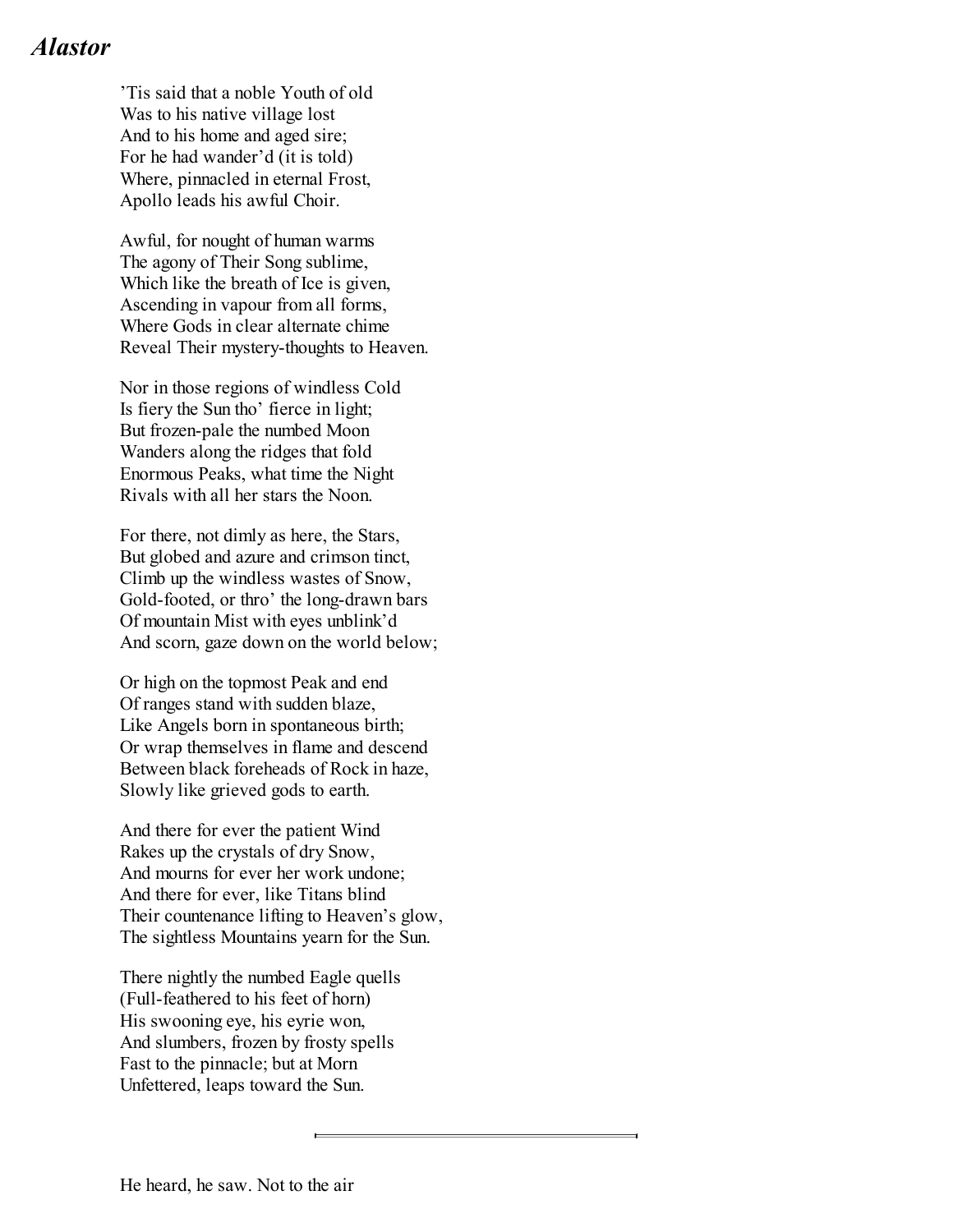Dared breathe a breath; but with his sight Wreak'd on Immortals mortal wrong, And dared to see them as they were— The black Peaks blacken'd in Their light, The white Stars flashing with Their song.

So fled. But when revealing Morn Show'd him descended, Giant grown, Men ant-like, petty, mean and weak, He rush'd returning. Then in scorn Th' Immortals smote him to a Stone That aches for ever on the Peak.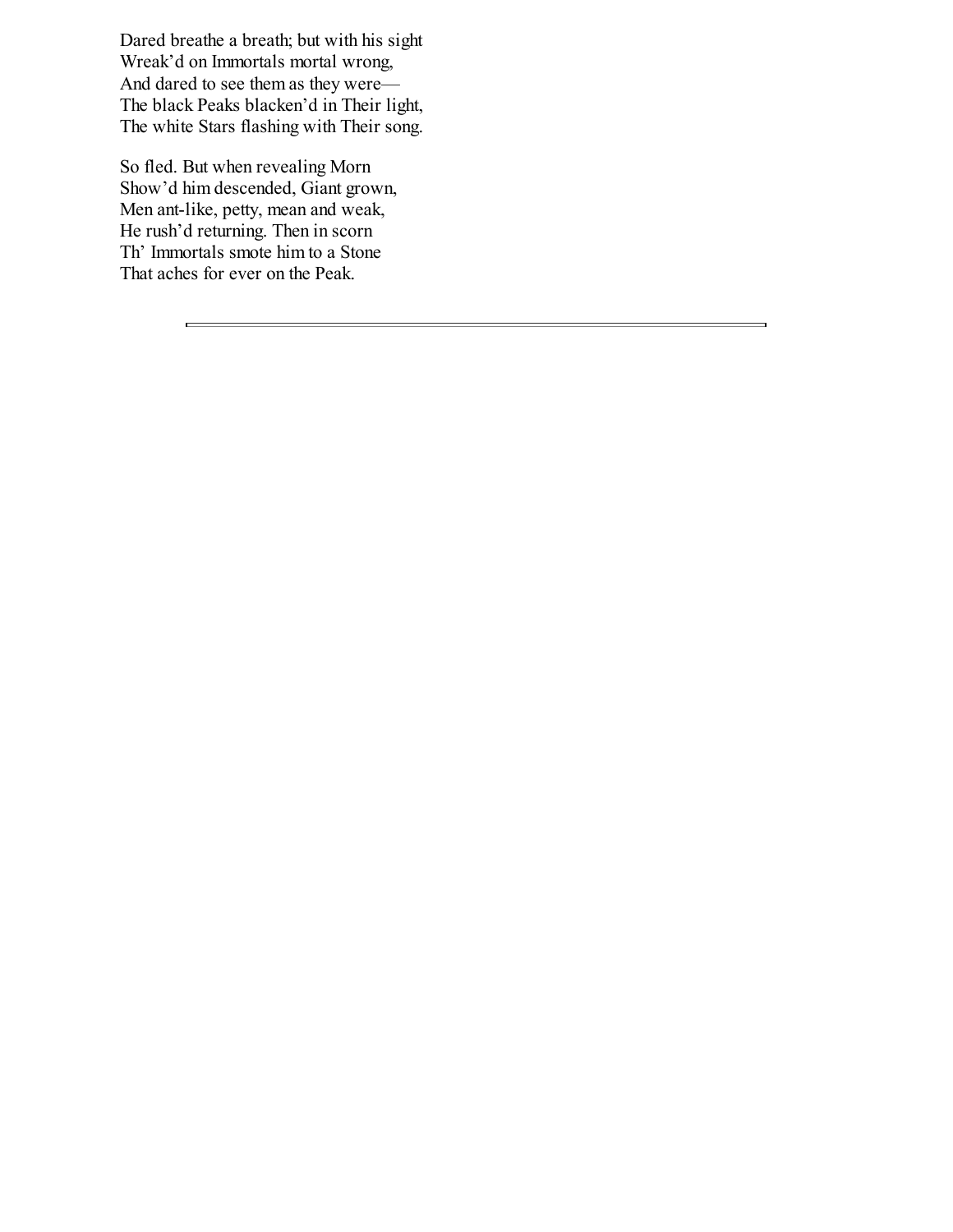# <span id="page-31-0"></span>*Ocean and the Rock*

| The Rock.  | Cease, O rude and raging Sea,<br>Thus to waste thy war on me.<br>Hast thou not enough assail'd<br>All these ages, Fool, and fail'd?     |
|------------|-----------------------------------------------------------------------------------------------------------------------------------------|
| The Ocean. | Gaunt and ghastly Skeleton,<br>Remnant of a time that's gone,<br>Tott'ring in thy last decay<br>Durst thou still to darken day?         |
| The Rock.  | Empty Brawler brawl no more;<br>Cease to waste thy watery war<br>On my bastion'd Bases broad,<br>Sanctified by Time and God.            |
| The Ocean. | Thou that beest but to be,<br>Scornest thou my Energy?<br>Not much longer lasts the strife.<br>I am Labour, I am Life.                  |
| The Rock.  | Roar then, roar, and vent thy Surge;<br>Thou not now shalt drone my dirge.<br>Dost imagine to dismay<br>This my iron breast with Spray? |
| The Ocean. | Relic of primaeval slime,<br>I shall whelm thee in my time.<br>Changeless thou dost ever die;<br>Changing but immortal, I.              |

<u> 1989 - Andrea Station Barbara, amerikan personal (h. 1989).</u>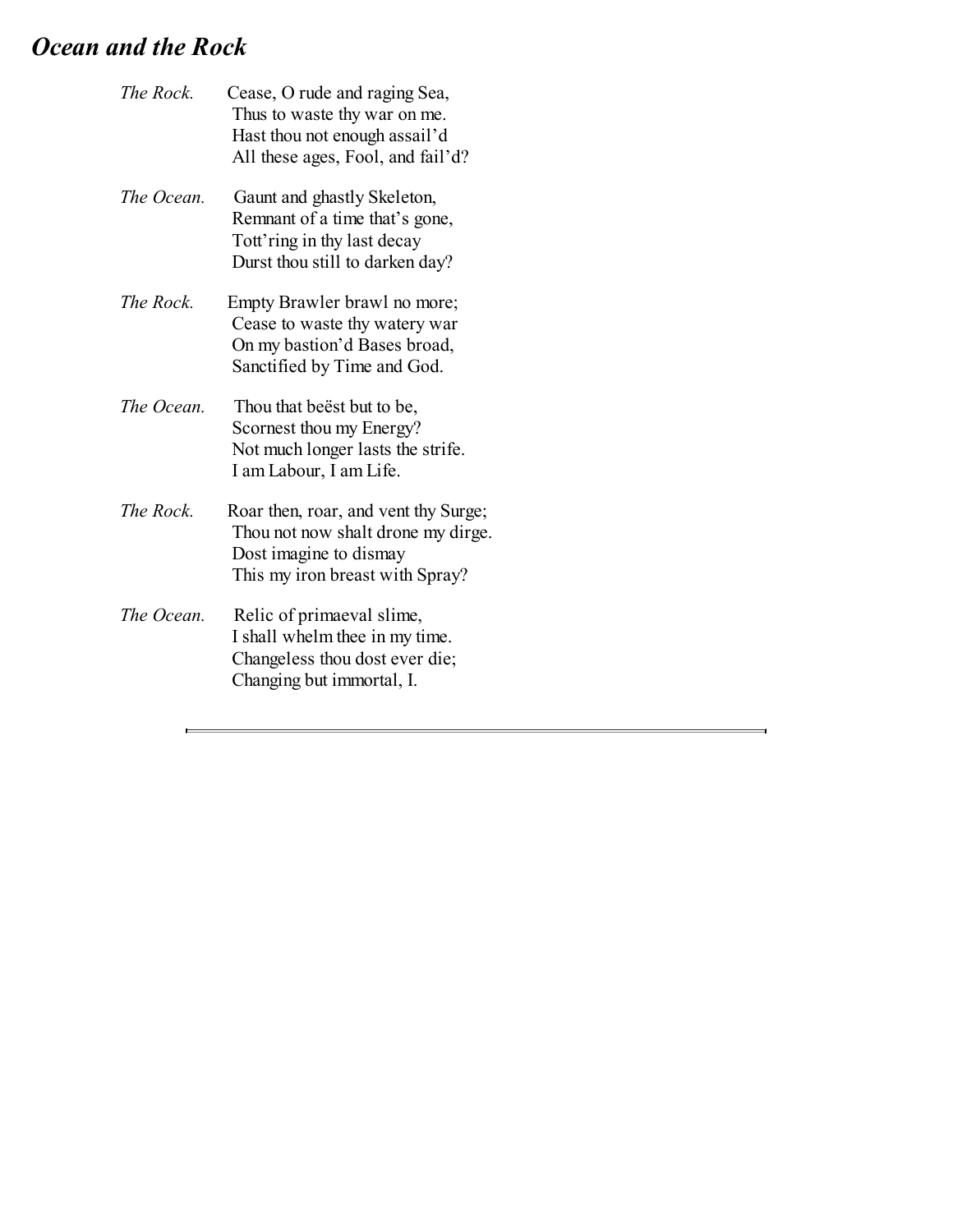# <span id="page-32-0"></span>*Death and Love*

Death, pacing between a ghastly Moon Dying low down on the western Hills And the Star, bright usher of the Morn, The clear Dawn cryophor,

Trod frosty footprints in the dew Upon a ridge; and beholding there A lovely Lady lain below His tingling Arrow sped—

A Barb with a burning icicle tip'd, Torn from the frore beard of the Northern Star That stares on the shuddering pyramids Of crumbling Arctic ice.

With his Arrow he smote her and cried, 'Come not here! Not here will I bear thee. This is My world— The world of Death where Beauty dies, And I, I Death am god.'

She sobbing arose, and sobbing sank; And would have perish'd, but Love that way Fell like a flame, and supported her And warm'd her dying hands;

And said to him, 'Fool, the touch of thy barb Is poison that I can poison with Love; For as thou art Death unto all the world, Even so am I Death to thee.'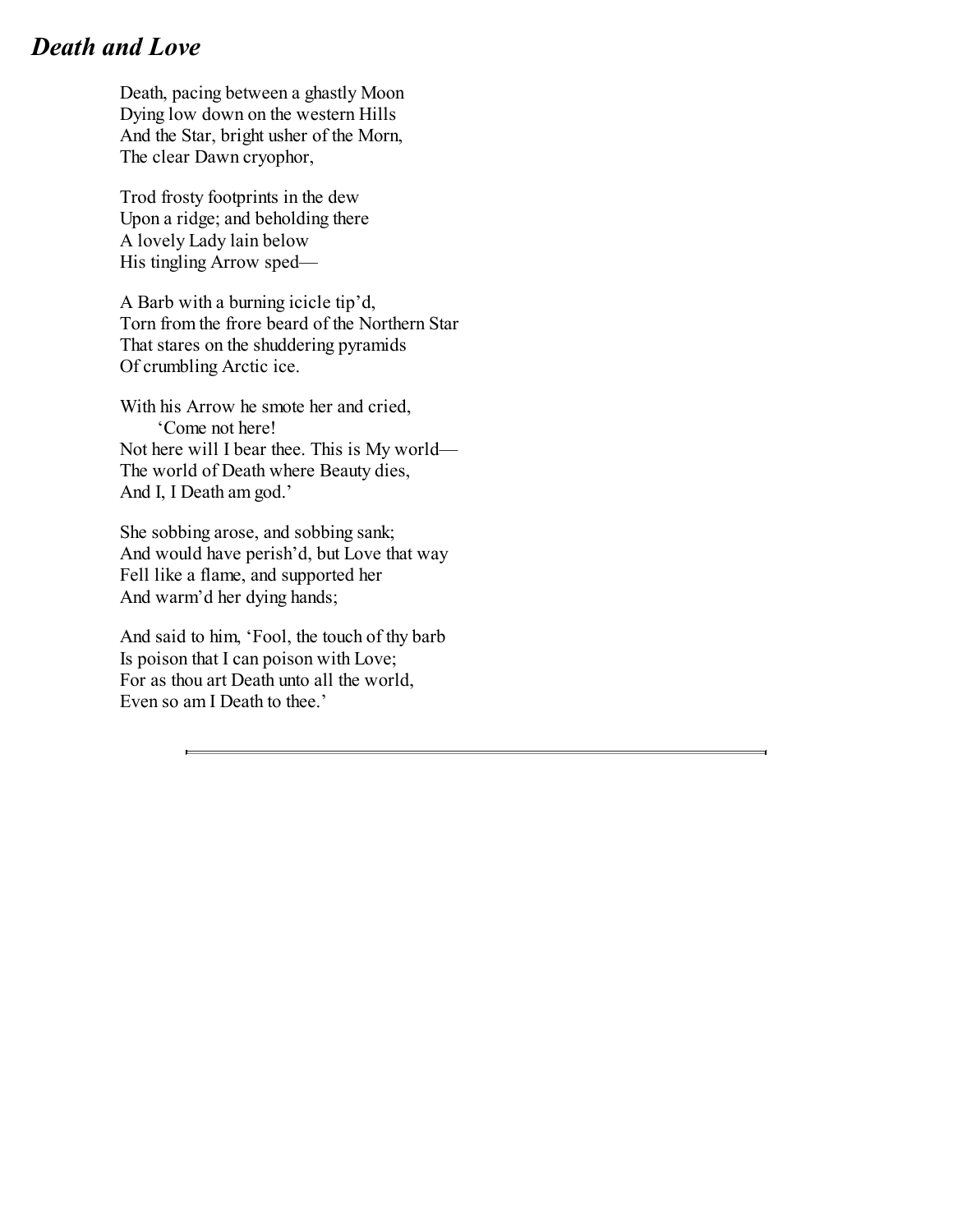# <span id="page-33-0"></span>*Calypso to Ulysses*

' ''' ''' ''' , , , , , , , ,

Go, go from me sorrowful Wanderer— Go, go from me, tho' no Man dearer Than thou art. The Stars will revisit me, And Thou not forget me O Ocean.

Alone here, alone in my Solitude I'll sit by the Ocean for ever, And mourn for the Hero so lost to me— So loved by me, Lost, and no omen.

Monotonous Waters shall sing to me; Shall sigh to me, sing of my Hero. Immortal like me is my Misery, And when will my Sorrow grow older.

Immortal like me is my Love for thee; But mortal like thee, alas, thine is. I have no enchantment to quicken thee, Nor thou to console me with Death.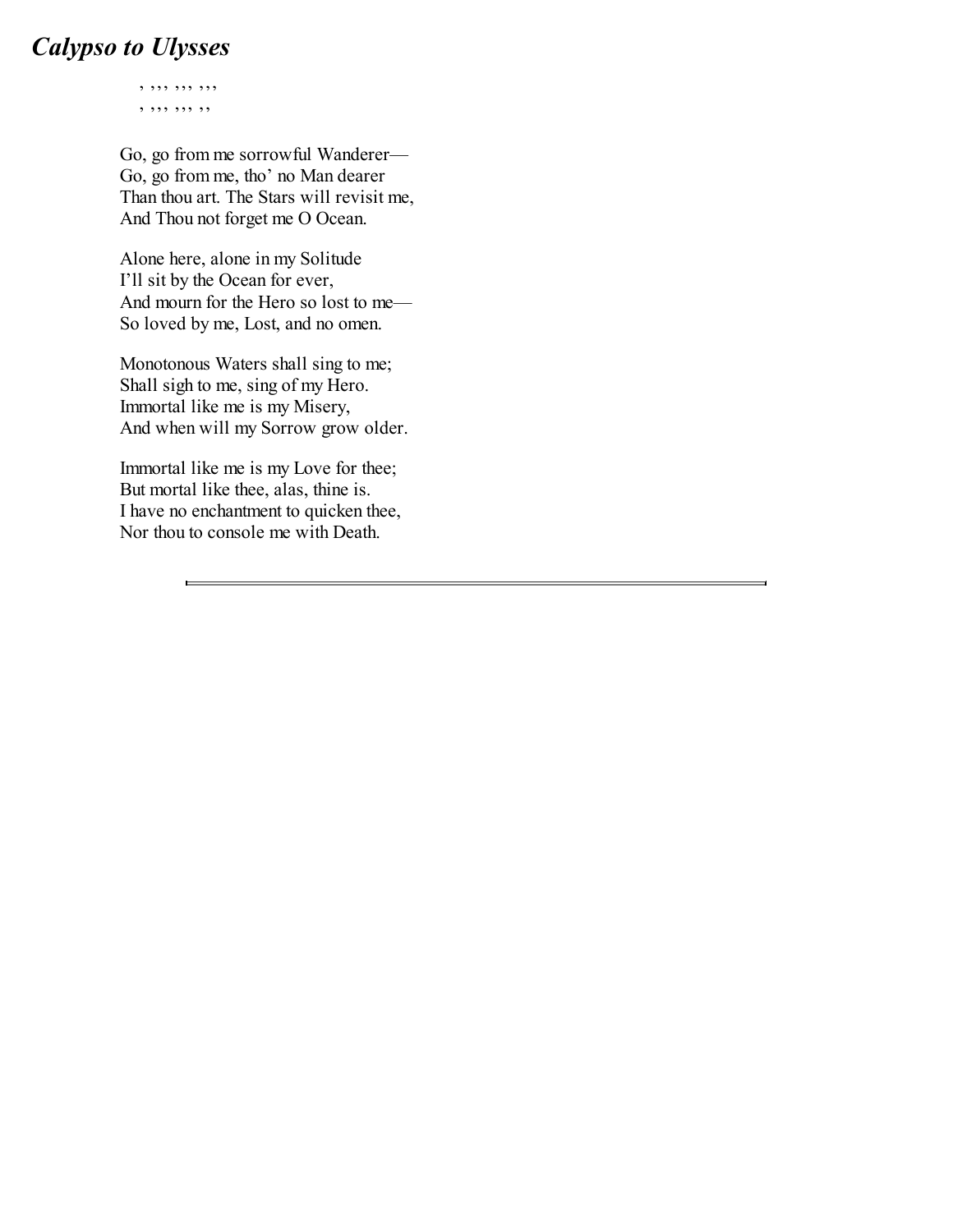# <span id="page-34-0"></span>*The Star and the Sun*

In Darkness and pacing the thunder-beat Shore By many Waves, No sound being near to me there but the hoarse Cicala's cry, While that unseen Sword, the Zodiacal Light, Falchion of Dawn, Made clear all the Orient and wanner the Silvery Stars,

I heard the fine flute of the Fast Fading Fire, The Morning Star, Pipe thus to the Glimmering Glories of Night, And sing, 'O World, If I even leave thee then Who can remain?' But from the Deep The Thundering Sun upsprang, and replied, 'Even I.'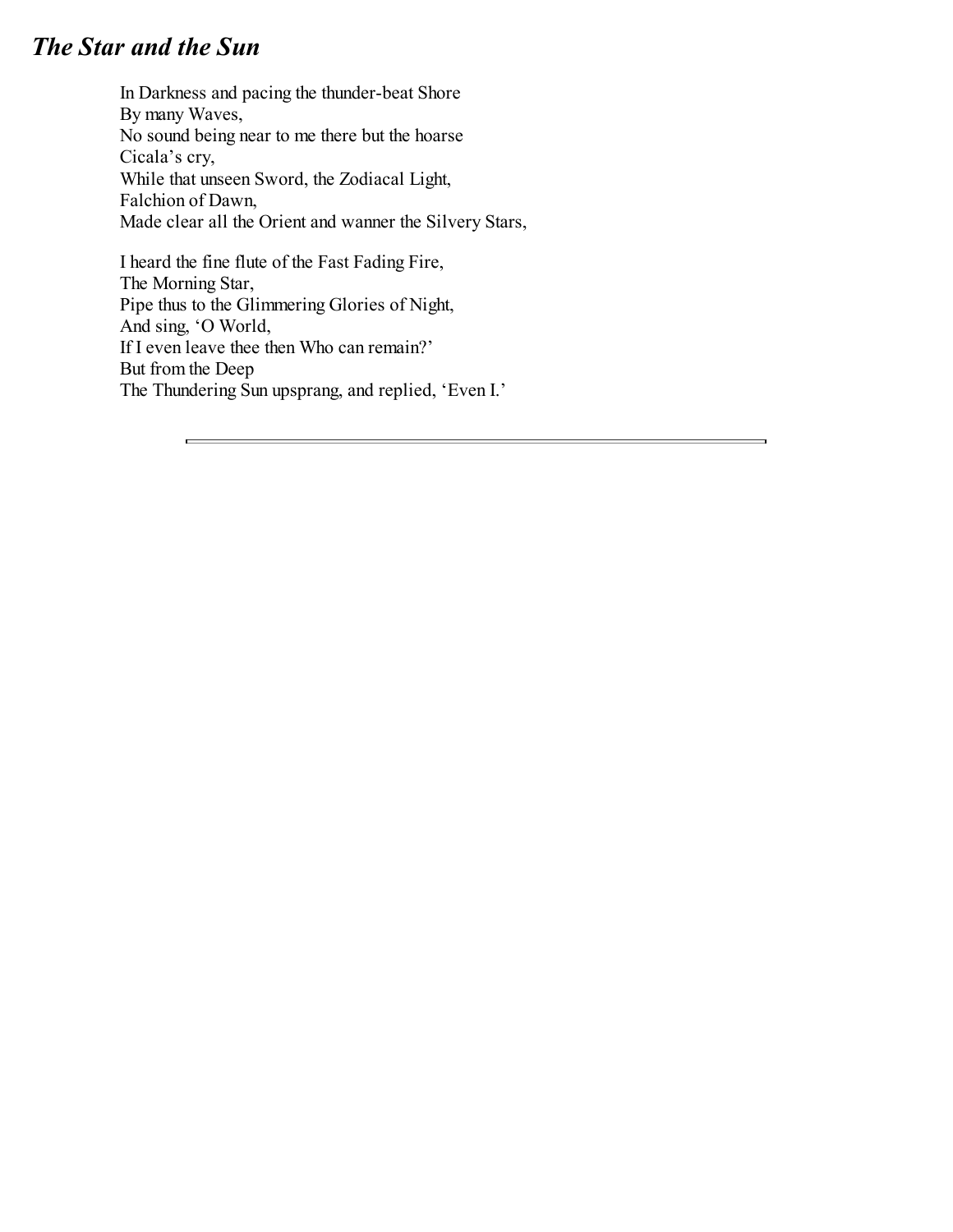### <span id="page-35-0"></span>*The Poet's Retirement*

Down from that blithe Idalian Hill Where Violets drink of dew their fill, And wading thro' wet eastern Flowers With wash'd feet Eos and the Hours Come laughing down, I laughing came.

The Morn had now her threads of flame Inlaid to Earth's green tapestries, Gold-inwoven; and to their knees In chilly baths of thridding rills At tremble stood luce Daffodils; When lo I mark'd toward me move Those Maidens Three whom poets love. 'O whither away, rash Youth,' they cried, 'Singing thro' daffodils dost thou stride?' 'Ladies, I wander for a while'— And here I duck'd and doff'd in style— 'I wander by Bourn, I wander by Byre, By Cape and Cote and Castle Spire, And sometime stick in puddled Mire; Or where the shrieking moon-drawn Tides Drench dripping jags on Mountain sides; Or twanging strings sound gay reprieve To smoky Villages at eve, The while toward their wattled home The baaing Sheep do go, I roam, And when the paddock'd Ass careers Mirthful, with high prick'd tail and ears. And I have left behind me there My Hippocrate teaching the air; And Learning prim; and Venus too Now whipping Cupid with her shoe.' Then, of those slipper'd Maidens, She Robed in flush rose red answer'd me, Who brightly gazing with mild look Held still a finger-parted book. 'Come then,' she cried, 'with me and dwell In my Valley of Asphodel, Which is a land of laughing rills And hung about with dazzling hills, Where oft the Swain with garter'd legs Piping for love in music begs Nor Thisbe turns her petulant ear. There large-eyed Plato thou may'st here Persuade, or, if not idly awed, Masters a Master's theme applaud. Or if the Thunder more invite Than silver-threaded rain's delight And sloping seats of knolled moss, Come where some thwarted Torrent toss Thro' his black gorges, mad to break The shining levels of the Lake.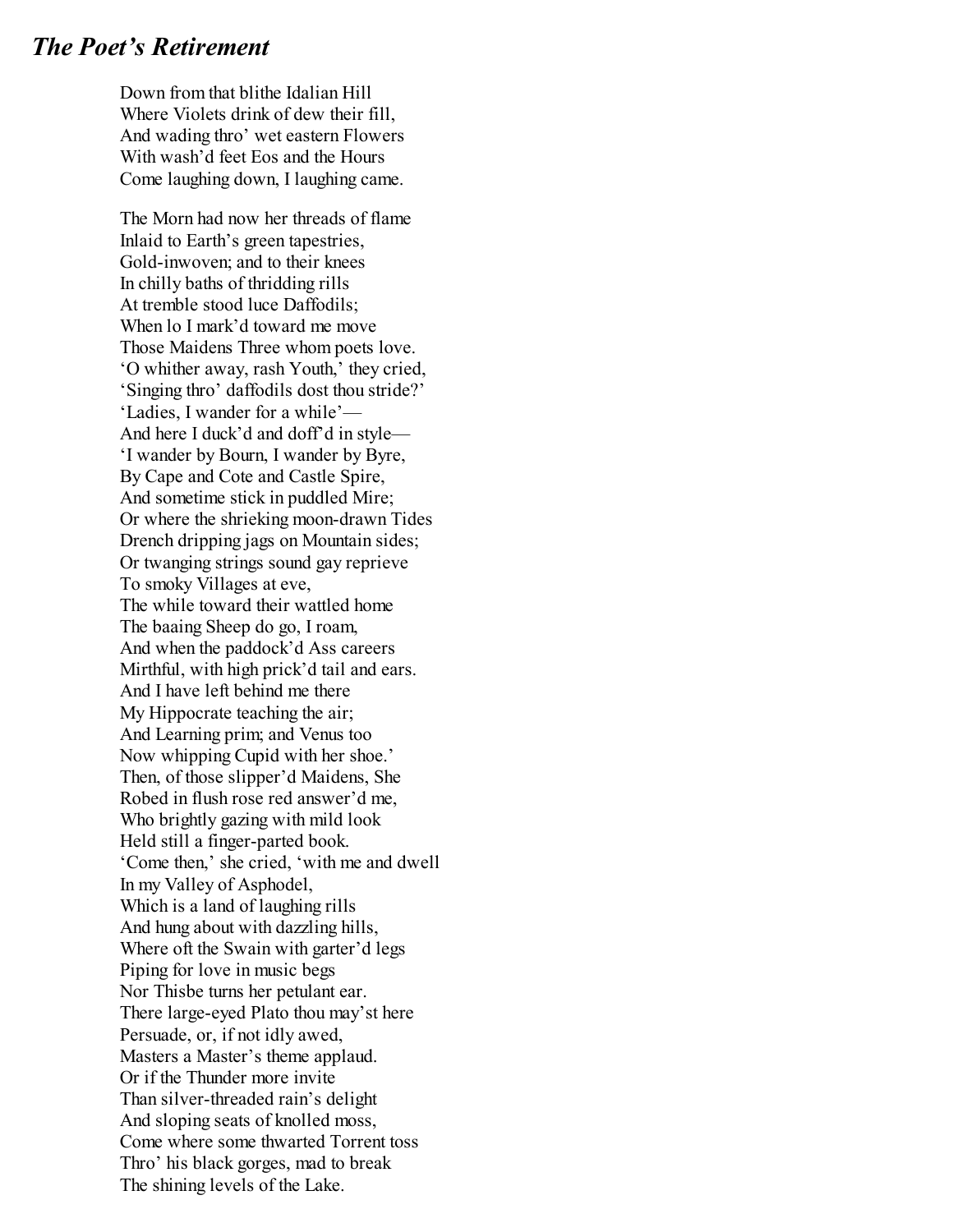Or, if engross'd with human Fate, On ranged boards mark Love and Hate Egg on to midnight-living crime, And glaring Horrors of dead time Creep in behind. Or, restive still, Unlock'd from Hell soar Heaven's hill Thro' sun-outstaring Cherubim.'

'Not so,' cried one, a Virgin slim, Plumed, wrap'd and robed in such gold-green As thro' woods sunset-dazed is seen, Who half upon her dinted breast Apollo sculpt in little press'd. 'Come to my House of all delights, Whose marble Stairs with merged flights Are shallow'd in the viewless Lake; Whose overpeering Turrets take The peep of Dawn, or flashing turn To Eve departing golden scorn. There fairy-fluted pillars soar To cloudy Roofs of limned lore, And Walls are window'd with rare scapes And rich designs: of blazon'd Capes Pawing the sunset-burnish'd flood; Of rib-railed reaches of Solitude; Of rounded World and globed Skies, And Stars between, and faint Moonrise; Of black Tarns set mid mountain peaks And spouting silver-foamed leaks; Of Gods reclined, and Maids who move, Unlidding lustrous eyes of love; Of War; of Wisdom with a skull. And in the high aisles Fountains full Disperse a stream of coolness there For frosted fern and maidenhair, And sculptured beauty hold the way. So thither go with me to-day.'

Then She who all in purple dight, Brow-starr'd with orbed ruby light, Lifted from under rich deep locks Looks wrapt on Heaven, to earthly shocks Descending, thus replied: 'Not these Flat hapless lands of Towers and Trees May past the morn your spirit please. But to some cold Crag, doffing drifts, His cleared brow that Heavenward lifts, And turns beneath the mistless Stars, Come. There no dew distilled mars The many hued Sidereal blaze, And mooned Venus in white rage Stares down the Dawn. Come; for that Glow There solves to unpolluted flow The crumbling crystals of the Snow;